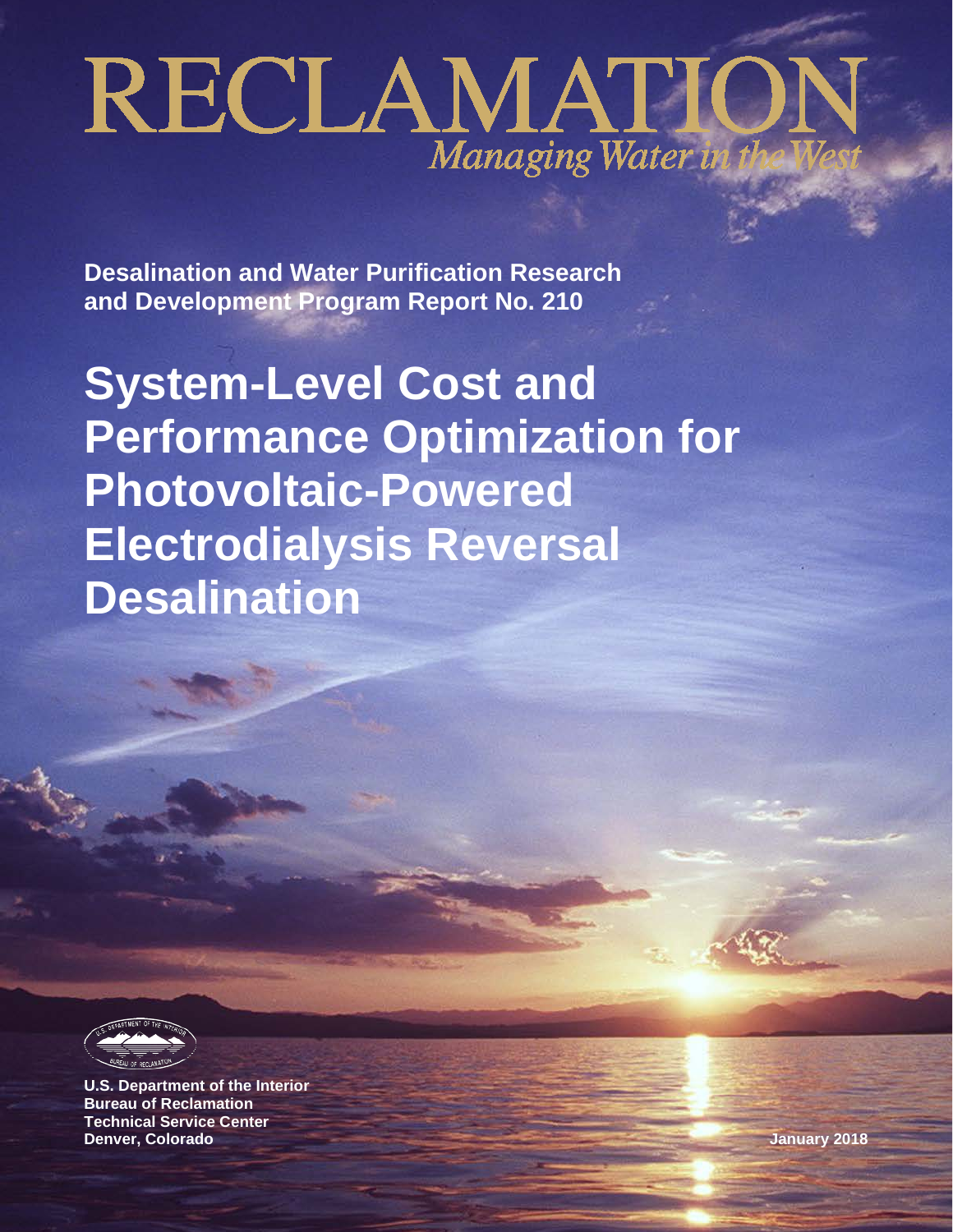| <b>REPORT DOCUMENTATION PAGE</b>                                                                                                                                                                                                                                                                                                                                                                                                                                                                                                                                                                                                                                                                                                                                                                                                                                                                                                                                     |                                                                                                                                                                                                                                                             |           |                                                                         |                        | Form Approved<br>OMB No. 0704-0188 |                                                                                                                               |  |
|----------------------------------------------------------------------------------------------------------------------------------------------------------------------------------------------------------------------------------------------------------------------------------------------------------------------------------------------------------------------------------------------------------------------------------------------------------------------------------------------------------------------------------------------------------------------------------------------------------------------------------------------------------------------------------------------------------------------------------------------------------------------------------------------------------------------------------------------------------------------------------------------------------------------------------------------------------------------|-------------------------------------------------------------------------------------------------------------------------------------------------------------------------------------------------------------------------------------------------------------|-----------|-------------------------------------------------------------------------|------------------------|------------------------------------|-------------------------------------------------------------------------------------------------------------------------------|--|
| The public reporting burden for this collection of information is estimated to average 1 hour per response, including the time for reviewing instructions, searching existing data<br>sources, gathering and maintaining the data needed, and completing and reviewing the collection of information. Send comments regarding this burden estimate or any other aspect<br>of this collection of information, including suggestions for reducing the burden, to Department of Defense, Washington Headquarters Services, Directorate for Information Operations<br>and Reports (0704-0188), 1215 Jefferson Davis Highway, Suite 1204, Arlington, VA 22202-4302. Respondents should be aware that notwithstanding any other provision of law, no<br>person shall be subject to any penalty for failing to comply with a collection of information if it does not display a currently valid OMB control number.<br>PLEASE DO NOT RETURN YOUR FORM TO THE ABOVE ADDRESS. |                                                                                                                                                                                                                                                             |           |                                                                         |                        |                                    |                                                                                                                               |  |
| 01-10-2018                                                                                                                                                                                                                                                                                                                                                                                                                                                                                                                                                                                                                                                                                                                                                                                                                                                                                                                                                           | 1. REPORT DATE (DD-MM-YYYY)                                                                                                                                                                                                                                 | Final     | 2. REPORT TYPE                                                          |                        |                                    | 3. DATES COVERED (From - To)<br>September 2016 to December 2017                                                               |  |
| 4. TITLE AND SUBTITLE                                                                                                                                                                                                                                                                                                                                                                                                                                                                                                                                                                                                                                                                                                                                                                                                                                                                                                                                                |                                                                                                                                                                                                                                                             |           |                                                                         |                        |                                    | 5a. CONTRACT NUMBER                                                                                                           |  |
|                                                                                                                                                                                                                                                                                                                                                                                                                                                                                                                                                                                                                                                                                                                                                                                                                                                                                                                                                                      |                                                                                                                                                                                                                                                             |           | System-level cost and performance optimization for photovoltaic-powered |                        |                                    | Agreement No. R16AC00122                                                                                                      |  |
|                                                                                                                                                                                                                                                                                                                                                                                                                                                                                                                                                                                                                                                                                                                                                                                                                                                                                                                                                                      | electrodialysis reversal desalination                                                                                                                                                                                                                       |           |                                                                         |                        | 5b. GRANT NUMBER                   |                                                                                                                               |  |
|                                                                                                                                                                                                                                                                                                                                                                                                                                                                                                                                                                                                                                                                                                                                                                                                                                                                                                                                                                      |                                                                                                                                                                                                                                                             |           |                                                                         |                        |                                    |                                                                                                                               |  |
|                                                                                                                                                                                                                                                                                                                                                                                                                                                                                                                                                                                                                                                                                                                                                                                                                                                                                                                                                                      |                                                                                                                                                                                                                                                             |           |                                                                         |                        |                                    | 5c. PROGRAM ELEMENT NUMBER                                                                                                    |  |
|                                                                                                                                                                                                                                                                                                                                                                                                                                                                                                                                                                                                                                                                                                                                                                                                                                                                                                                                                                      |                                                                                                                                                                                                                                                             |           |                                                                         |                        |                                    |                                                                                                                               |  |
| 6. AUTHOR(S)<br>Wei He                                                                                                                                                                                                                                                                                                                                                                                                                                                                                                                                                                                                                                                                                                                                                                                                                                                                                                                                               |                                                                                                                                                                                                                                                             |           |                                                                         |                        |                                    | 5d. PROJECT NUMBER                                                                                                            |  |
| Tonio Buonassisi                                                                                                                                                                                                                                                                                                                                                                                                                                                                                                                                                                                                                                                                                                                                                                                                                                                                                                                                                     |                                                                                                                                                                                                                                                             |           |                                                                         |                        |                                    | 5e. TASK NUMBER                                                                                                               |  |
| Ian M. Peters<br>Amos G. Winter, V                                                                                                                                                                                                                                                                                                                                                                                                                                                                                                                                                                                                                                                                                                                                                                                                                                                                                                                                   |                                                                                                                                                                                                                                                             |           |                                                                         |                        |                                    | 5f. WORK UNIT NUMBER                                                                                                          |  |
|                                                                                                                                                                                                                                                                                                                                                                                                                                                                                                                                                                                                                                                                                                                                                                                                                                                                                                                                                                      |                                                                                                                                                                                                                                                             |           |                                                                         |                        |                                    |                                                                                                                               |  |
|                                                                                                                                                                                                                                                                                                                                                                                                                                                                                                                                                                                                                                                                                                                                                                                                                                                                                                                                                                      | 7. PERFORMING ORGANIZATION NAME(S) AND ADDRESS(ES)                                                                                                                                                                                                          |           |                                                                         |                        |                                    | 8. PERFORMING ORGANIZATION REPORT                                                                                             |  |
|                                                                                                                                                                                                                                                                                                                                                                                                                                                                                                                                                                                                                                                                                                                                                                                                                                                                                                                                                                      | Department of Engineering                                                                                                                                                                                                                                   |           |                                                                         |                        |                                    | <b>NUMBER</b>                                                                                                                 |  |
|                                                                                                                                                                                                                                                                                                                                                                                                                                                                                                                                                                                                                                                                                                                                                                                                                                                                                                                                                                      | Massachusetts Institute of Technology                                                                                                                                                                                                                       |           |                                                                         |                        |                                    |                                                                                                                               |  |
|                                                                                                                                                                                                                                                                                                                                                                                                                                                                                                                                                                                                                                                                                                                                                                                                                                                                                                                                                                      |                                                                                                                                                                                                                                                             |           | 77 Massachusetts Avenue, Cambridge, Massachusetts, 02139                |                        |                                    |                                                                                                                               |  |
| 9. SPONSORING/MONITORING AGENCY NAME(S) AND ADDRESS(ES)                                                                                                                                                                                                                                                                                                                                                                                                                                                                                                                                                                                                                                                                                                                                                                                                                                                                                                              |                                                                                                                                                                                                                                                             |           |                                                                         |                        |                                    | 10. SPONSOR/MONITOR'S ACRONYM(S)                                                                                              |  |
| <b>Bureau of Reclamation</b>                                                                                                                                                                                                                                                                                                                                                                                                                                                                                                                                                                                                                                                                                                                                                                                                                                                                                                                                         |                                                                                                                                                                                                                                                             |           |                                                                         |                        |                                    | Reclamation                                                                                                                   |  |
| U.S. Department of the Interior<br>Denver Federal Center                                                                                                                                                                                                                                                                                                                                                                                                                                                                                                                                                                                                                                                                                                                                                                                                                                                                                                             |                                                                                                                                                                                                                                                             |           |                                                                         |                        | 11. SPONSOR/MONITOR'S REPORT       |                                                                                                                               |  |
| PO Box 25007, Denver, Colorado 80225-0007                                                                                                                                                                                                                                                                                                                                                                                                                                                                                                                                                                                                                                                                                                                                                                                                                                                                                                                            |                                                                                                                                                                                                                                                             |           |                                                                         |                        |                                    | NUMBER(S)<br>DWPR Report No. 210                                                                                              |  |
|                                                                                                                                                                                                                                                                                                                                                                                                                                                                                                                                                                                                                                                                                                                                                                                                                                                                                                                                                                      | 12. DISTRIBUTION/AVAILABILITY STATEMENT                                                                                                                                                                                                                     |           |                                                                         |                        |                                    |                                                                                                                               |  |
|                                                                                                                                                                                                                                                                                                                                                                                                                                                                                                                                                                                                                                                                                                                                                                                                                                                                                                                                                                      |                                                                                                                                                                                                                                                             |           | Available from the National Technical Information Service,              |                        |                                    |                                                                                                                               |  |
|                                                                                                                                                                                                                                                                                                                                                                                                                                                                                                                                                                                                                                                                                                                                                                                                                                                                                                                                                                      |                                                                                                                                                                                                                                                             |           | Operations Division, 5285 Port Royal Road, Springfield VA 22161         |                        |                                    |                                                                                                                               |  |
| 13. SUPPLEMENTARY NOTES<br>Online at https://www.usbr.gov/research/dwpr/DWPR_Reports.html                                                                                                                                                                                                                                                                                                                                                                                                                                                                                                                                                                                                                                                                                                                                                                                                                                                                            |                                                                                                                                                                                                                                                             |           |                                                                         |                        |                                    |                                                                                                                               |  |
| 14. ABSTRACT                                                                                                                                                                                                                                                                                                                                                                                                                                                                                                                                                                                                                                                                                                                                                                                                                                                                                                                                                         |                                                                                                                                                                                                                                                             |           |                                                                         |                        |                                    |                                                                                                                               |  |
|                                                                                                                                                                                                                                                                                                                                                                                                                                                                                                                                                                                                                                                                                                                                                                                                                                                                                                                                                                      |                                                                                                                                                                                                                                                             |           |                                                                         |                        |                                    | This work investigated and subsequently modelled cost-optimal system architectures for solar powered electrodialysis reversal |  |
|                                                                                                                                                                                                                                                                                                                                                                                                                                                                                                                                                                                                                                                                                                                                                                                                                                                                                                                                                                      |                                                                                                                                                                                                                                                             |           |                                                                         |                        |                                    | (EDR) water desalination systems. The highly coupled nature of power, energy, operation time, and cost of photovoltaic (PV)   |  |
| and EDR subsystems presents challenges for cost-optimal systems. We modelled these relationships and developed an                                                                                                                                                                                                                                                                                                                                                                                                                                                                                                                                                                                                                                                                                                                                                                                                                                                    |                                                                                                                                                                                                                                                             |           |                                                                         |                        |                                    |                                                                                                                               |  |
| optimization framework to discover cost- and performance-optimal system architectures. Results from sensitivity analysis on the                                                                                                                                                                                                                                                                                                                                                                                                                                                                                                                                                                                                                                                                                                                                                                                                                                      |                                                                                                                                                                                                                                                             |           |                                                                         |                        |                                    |                                                                                                                               |  |
|                                                                                                                                                                                                                                                                                                                                                                                                                                                                                                                                                                                                                                                                                                                                                                                                                                                                                                                                                                      | cost-structure for this design model revealed that the total cost of the PV-EDR system is highly correlated to the area of ED<br>membranes and the number of electrode pairs. With the developed model and optimization framework, the benchmarked village- |           |                                                                         |                        |                                    |                                                                                                                               |  |
| scale PV-EDR system analysis indicated that the optimum PV-EDR system had a 44% capital cost reduction from to the rule-of-                                                                                                                                                                                                                                                                                                                                                                                                                                                                                                                                                                                                                                                                                                                                                                                                                                          |                                                                                                                                                                                                                                                             |           |                                                                         |                        |                                    |                                                                                                                               |  |
| thumb system design. We investigated the value of cost optimization for a community-scale, off-grid PV-EDR desalination                                                                                                                                                                                                                                                                                                                                                                                                                                                                                                                                                                                                                                                                                                                                                                                                                                              |                                                                                                                                                                                                                                                             |           |                                                                         |                        |                                    |                                                                                                                               |  |
| system based on real-world data available from a village in India. We also created updated EDR behavior models and tested a                                                                                                                                                                                                                                                                                                                                                                                                                                                                                                                                                                                                                                                                                                                                                                                                                                          |                                                                                                                                                                                                                                                             |           |                                                                         |                        |                                    |                                                                                                                               |  |
| laboratory-scale prototype that used carbon electrodes. Our aim is to use this work as a foundation for achieving the overall goal                                                                                                                                                                                                                                                                                                                                                                                                                                                                                                                                                                                                                                                                                                                                                                                                                                   |                                                                                                                                                                                                                                                             |           |                                                                         |                        |                                    |                                                                                                                               |  |
| of reducing the cost and environmental impact of brackish water desalination systems via efficient utilization of renewable<br>energy sources such as solar power.                                                                                                                                                                                                                                                                                                                                                                                                                                                                                                                                                                                                                                                                                                                                                                                                   |                                                                                                                                                                                                                                                             |           |                                                                         |                        |                                    |                                                                                                                               |  |
| 15. SUBJECT TERMS                                                                                                                                                                                                                                                                                                                                                                                                                                                                                                                                                                                                                                                                                                                                                                                                                                                                                                                                                    |                                                                                                                                                                                                                                                             |           |                                                                         |                        |                                    |                                                                                                                               |  |
| electrodydialysis reversal, photovoltaic, brackish water desalination, cost-and performance- optimization                                                                                                                                                                                                                                                                                                                                                                                                                                                                                                                                                                                                                                                                                                                                                                                                                                                            |                                                                                                                                                                                                                                                             |           |                                                                         |                        |                                    |                                                                                                                               |  |
|                                                                                                                                                                                                                                                                                                                                                                                                                                                                                                                                                                                                                                                                                                                                                                                                                                                                                                                                                                      | 16. SECURITY CLASSIFICATION OF:                                                                                                                                                                                                                             |           | 17. LIMITATION<br>OF ABSTRACT                                           | 18. NUMBER<br>OF PAGES |                                    | 19a. NAME OF RESPONSIBLE PERSON                                                                                               |  |
| a. REPORT                                                                                                                                                                                                                                                                                                                                                                                                                                                                                                                                                                                                                                                                                                                                                                                                                                                                                                                                                            | b. ABSTRACT                                                                                                                                                                                                                                                 | THIS PAGE |                                                                         |                        |                                    | Saied Delagah<br>19b. TELEPHONE NUMBER (Include area code)                                                                    |  |
| U                                                                                                                                                                                                                                                                                                                                                                                                                                                                                                                                                                                                                                                                                                                                                                                                                                                                                                                                                                    | U                                                                                                                                                                                                                                                           | U         |                                                                         |                        |                                    | 303-445-2248                                                                                                                  |  |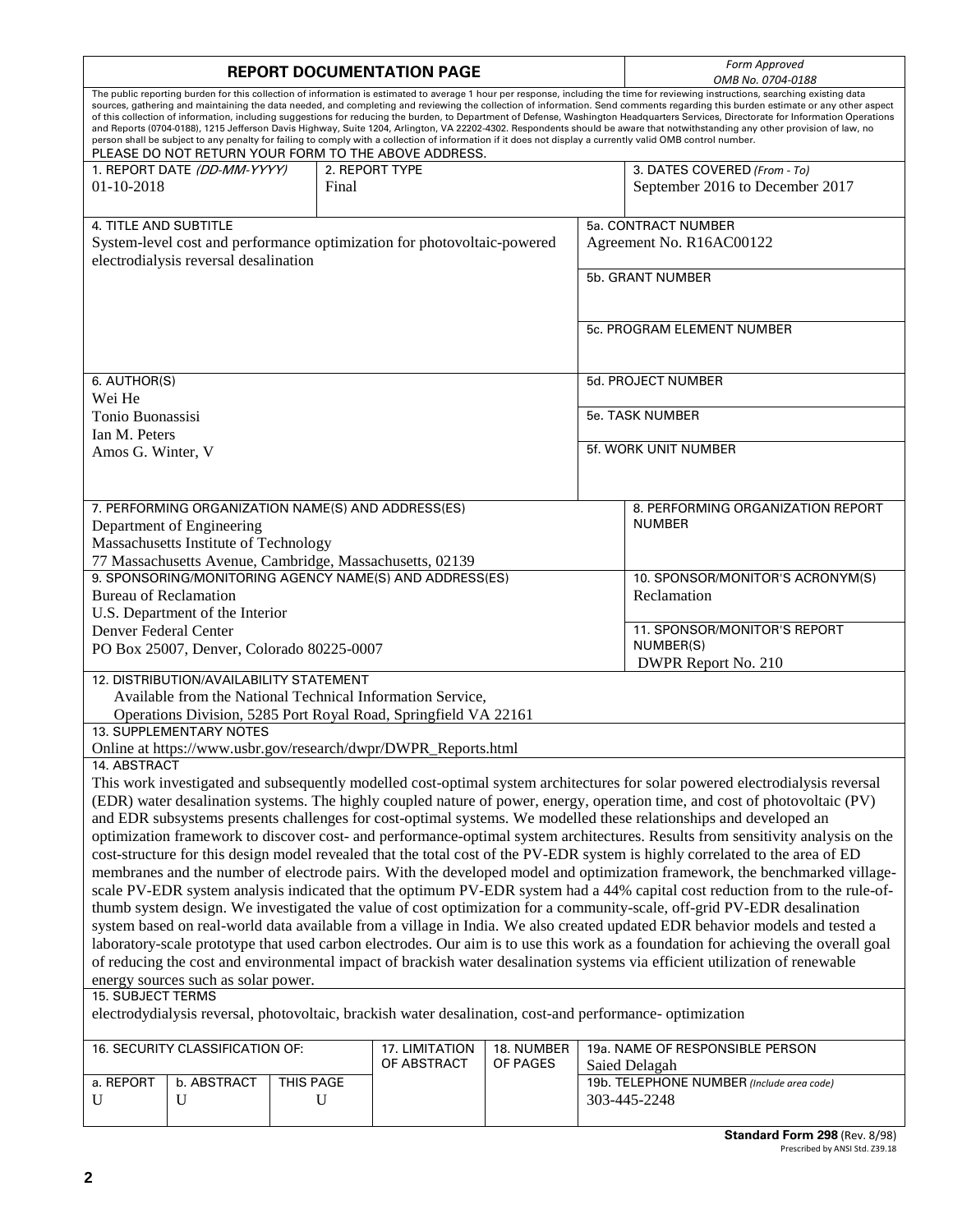**Desalination and Water Purification Research and Development Program Report No. 210**

# **System-Level Cost and Performance Optimization for Photovoltaic-Powered Electrodialysis Reversal Desalination**

**Prepared for the Bureau of Reclamation Under Agreement No. R16AC00122**

*by*

**Wei He Tonio Buonassisi Ian M. Peters Amos G. Winter, V**

**Department of Mechanical Engineering Massachusetts Institute of Technology Cambridge, Massachusetts**



**U.S. Department of the Interior Bureau of Reclamation Technical Service Center Denver, Colorado January 2018**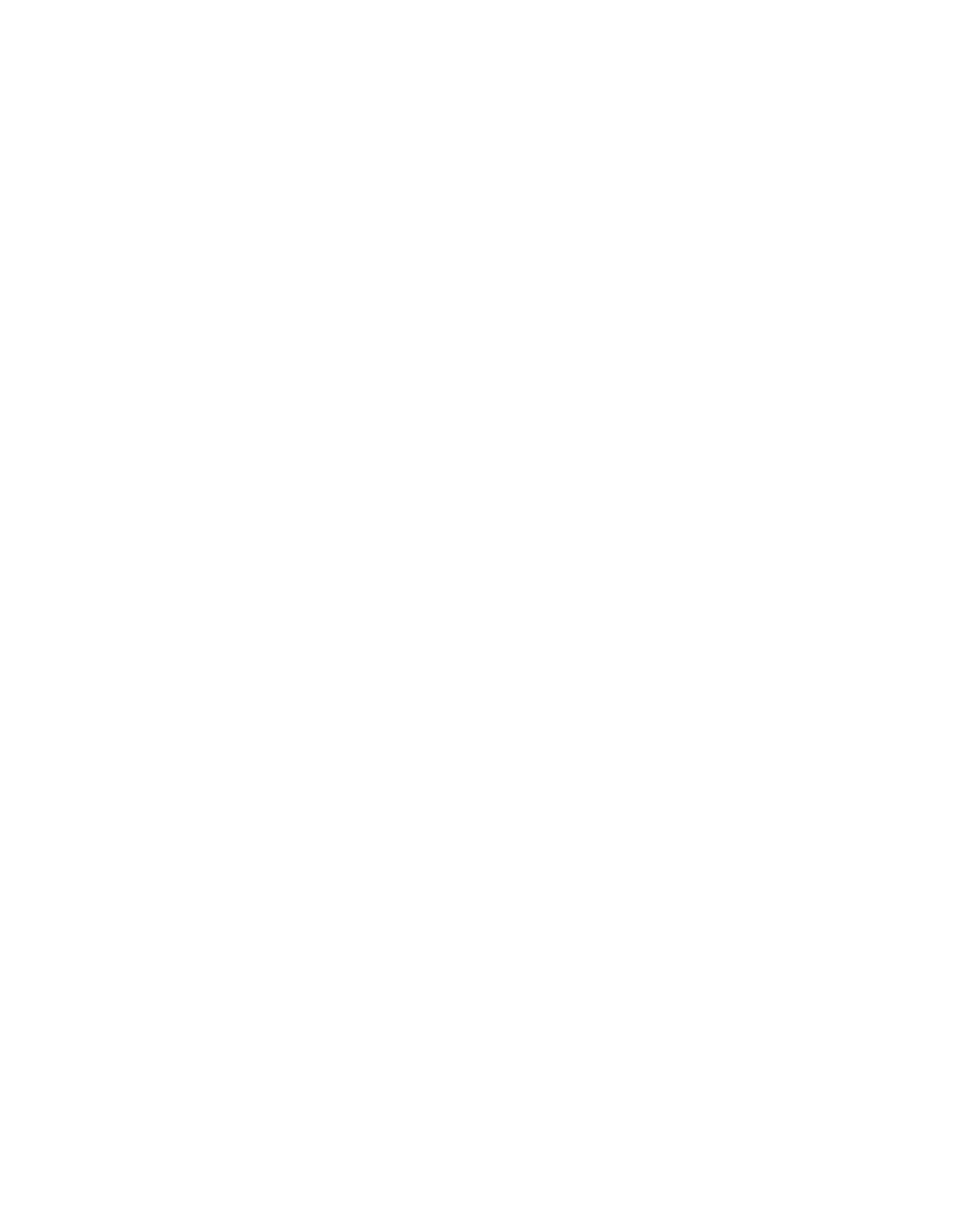# **Mission Statements**

The U.S. Department of the Interior protects America's natural resources and heritage, honors our cultures and tribal communities, and supplies the energy to power our future.

The mission of the Bureau of Reclamation is to manage, develop, and protect water and related resources in an environmentally and economically sound manner in the interest of the American public.

# **Disclaimer**

The views, analysis, recommendations, and conclusions in this report are those of the authors and do not represent official or unofficial policies or opinions of the United States Government, and the United States takes no position with regard to any findings, conclusions, or recommendations made. As such, mention of trade names or commercial products does not constitute their endorsement by the United States Government.

# **Acknowledgments**

This study was funded by the Desalination and Water Purification Research and Development Program, Bureau of Reclamation (Award No. R16AC00122). The authors also thank the support from TATA Projects, Ltd.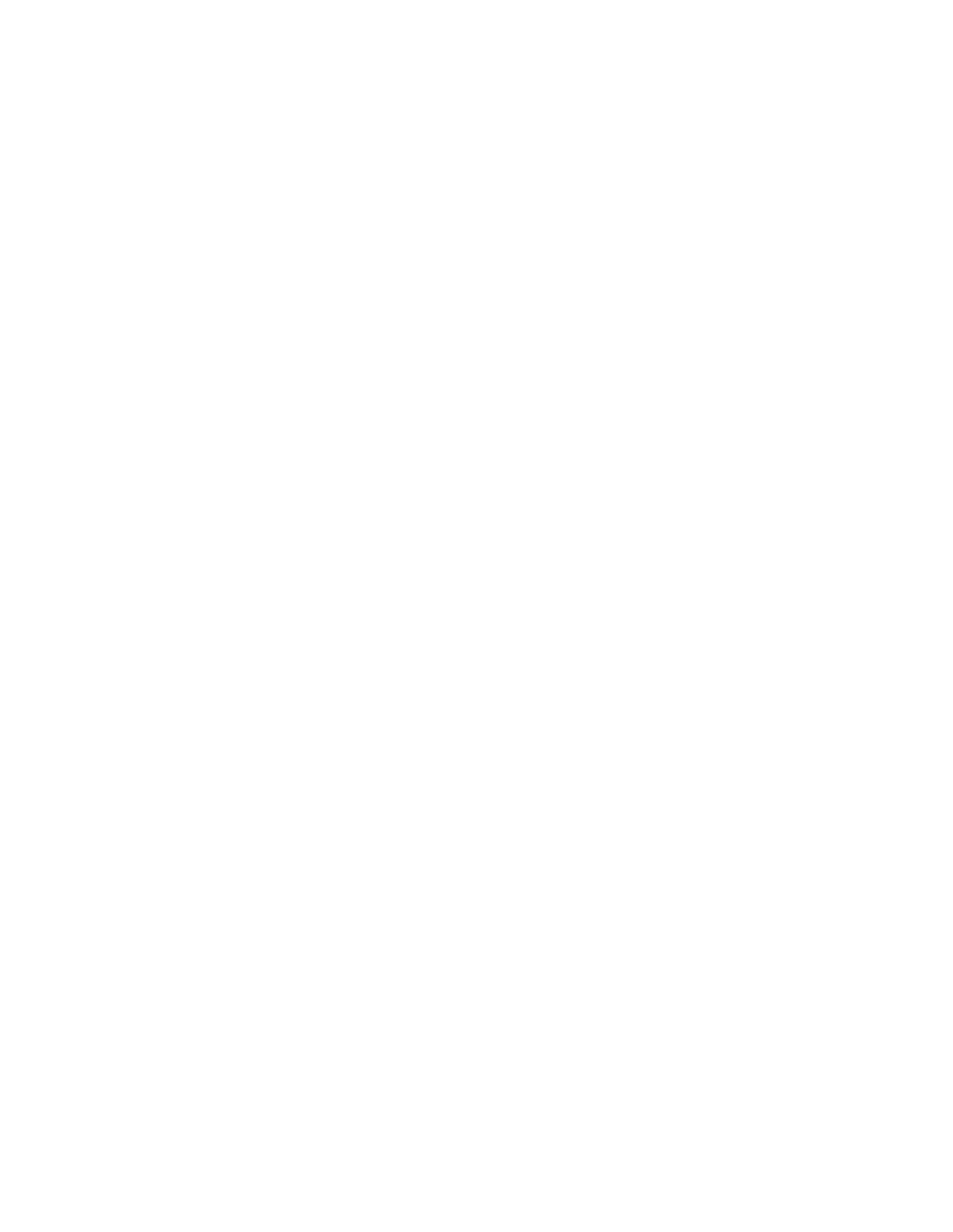# **Acronyms and Abbreviations**

| AC           | alternative current                                |
|--------------|----------------------------------------------------|
| <b>AEM</b>   | anion exchange membrane                            |
| <b>CEM</b>   | cation exchange membrane                           |
| DC           | direct current                                     |
| <b>DWPR</b>  | Desalination and Water Purification Program        |
| ED           | electrodialysis                                    |
| <b>EDR</b>   | electrodialysis reversal                           |
| <b>GEAR</b>  | Global Engineering and Research                    |
| <b>GHI</b>   | Global Horizontal Irradiance                       |
| NF           | nanofiltration                                     |
| <b>PSM</b>   | pump selection metric                              |
| <b>PSO</b>   | particle swarm optimization                        |
| <b>PV</b>    | photovoltaic                                       |
| Reclamation  | <b>Bureau of Reclamation</b>                       |
| <b>RO</b>    | reverse osmosis                                    |
| <b>TDS</b>   | total dissolved solids                             |
| <b>WHO</b>   | World Health Organization                          |
| <b>USAID</b> | United States Agency for International Development |

# **Measurements**

|                | degree Celsius       |
|----------------|----------------------|
| \$             | dollar               |
| kWh            | kilowatt hour        |
| L              | liter                |
| <b>LPH</b>     | liters per hour      |
| m <sup>2</sup> | square meter         |
| m <sup>3</sup> | cubic meter          |
| mg/L           | milligrams per liter |
| ppm            | parts per million    |
|                | volt                 |
|                | watt                 |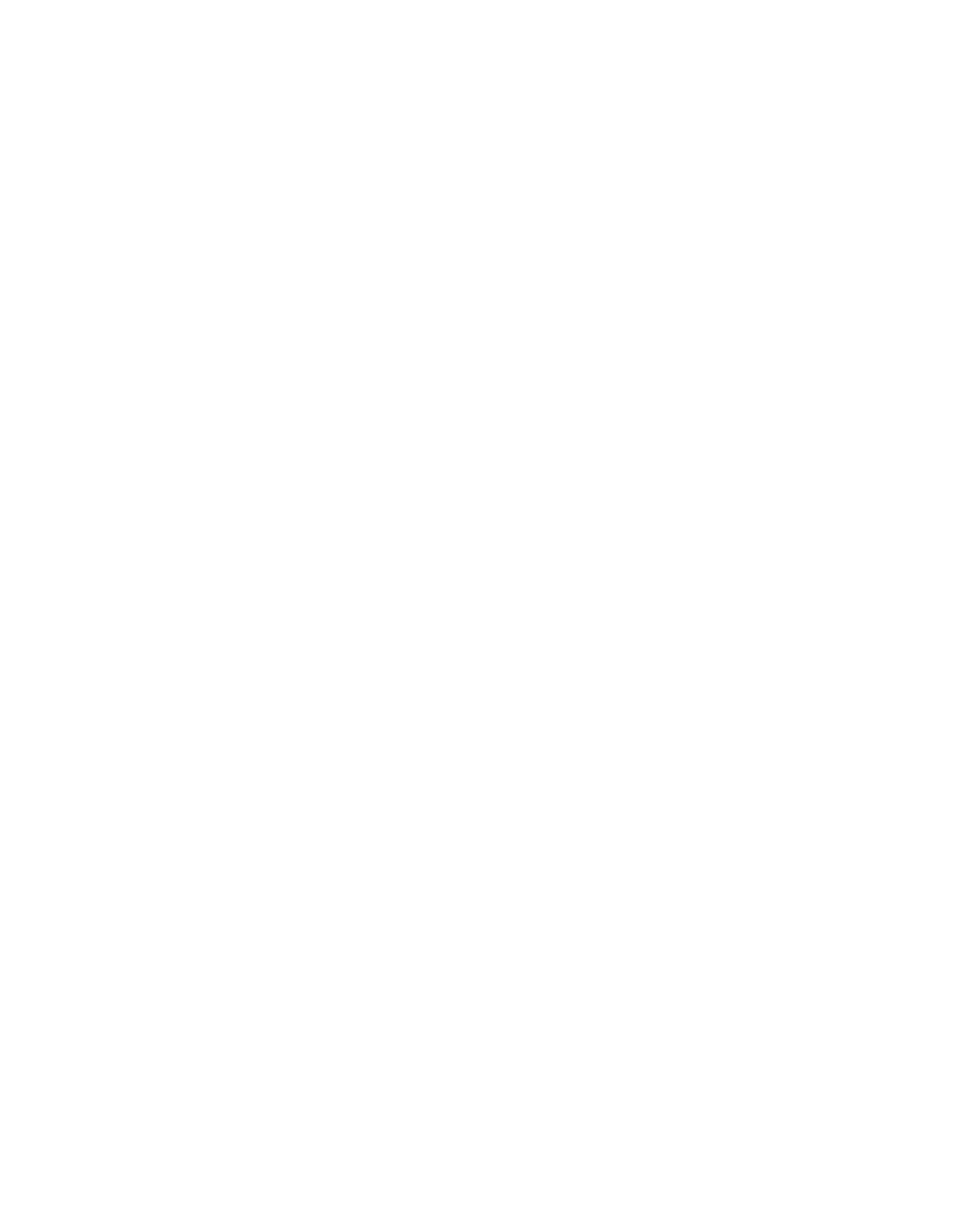# **Contents**

|                                                                       | Page |
|-----------------------------------------------------------------------|------|
|                                                                       |      |
|                                                                       |      |
|                                                                       |      |
|                                                                       |      |
|                                                                       |      |
|                                                                       |      |
| 2. Develop an Integrated Cost and Performance Model for the PV-EDR    |      |
|                                                                       |      |
|                                                                       |      |
|                                                                       |      |
|                                                                       |      |
|                                                                       |      |
|                                                                       |      |
|                                                                       |      |
| 3. Optimize the Developed PV-EDR Model at a System Level 15           |      |
|                                                                       |      |
|                                                                       |      |
| 3.3. Sensitivity Analysis of PV-EDR System Capital Cost to Individual |      |
|                                                                       |      |
| 4. Experiment to Characterize Carbon Electrode EDR Stacks 21          |      |
|                                                                       |      |
|                                                                       |      |
|                                                                       |      |
|                                                                       |      |
|                                                                       |      |

# **Figures**

|                                                                                       | Page |
|---------------------------------------------------------------------------------------|------|
| Figure 1.— Schematic representation of the electrodialysis (ED) process 3             |      |
|                                                                                       |      |
| Figure 3. Concentration of the diluate and concentrate streams as a function of time7 |      |
|                                                                                       |      |
| Figure 5.— Flowchart of the PV-EDR coupled behavior simulation model.  10             |      |
|                                                                                       |      |
|                                                                                       |      |
|                                                                                       |      |
|                                                                                       |      |
| Figure 10.— Sensitivity of PV-EDR capital cost to individual component cost20         |      |
|                                                                                       |      |
| Figure 12.— Photos of the designed and fabricated lab-scale EDR stacks22              |      |
|                                                                                       |      |
|                                                                                       |      |

# **Tables**

| Page |
|------|
|      |
|      |
|      |
|      |
|      |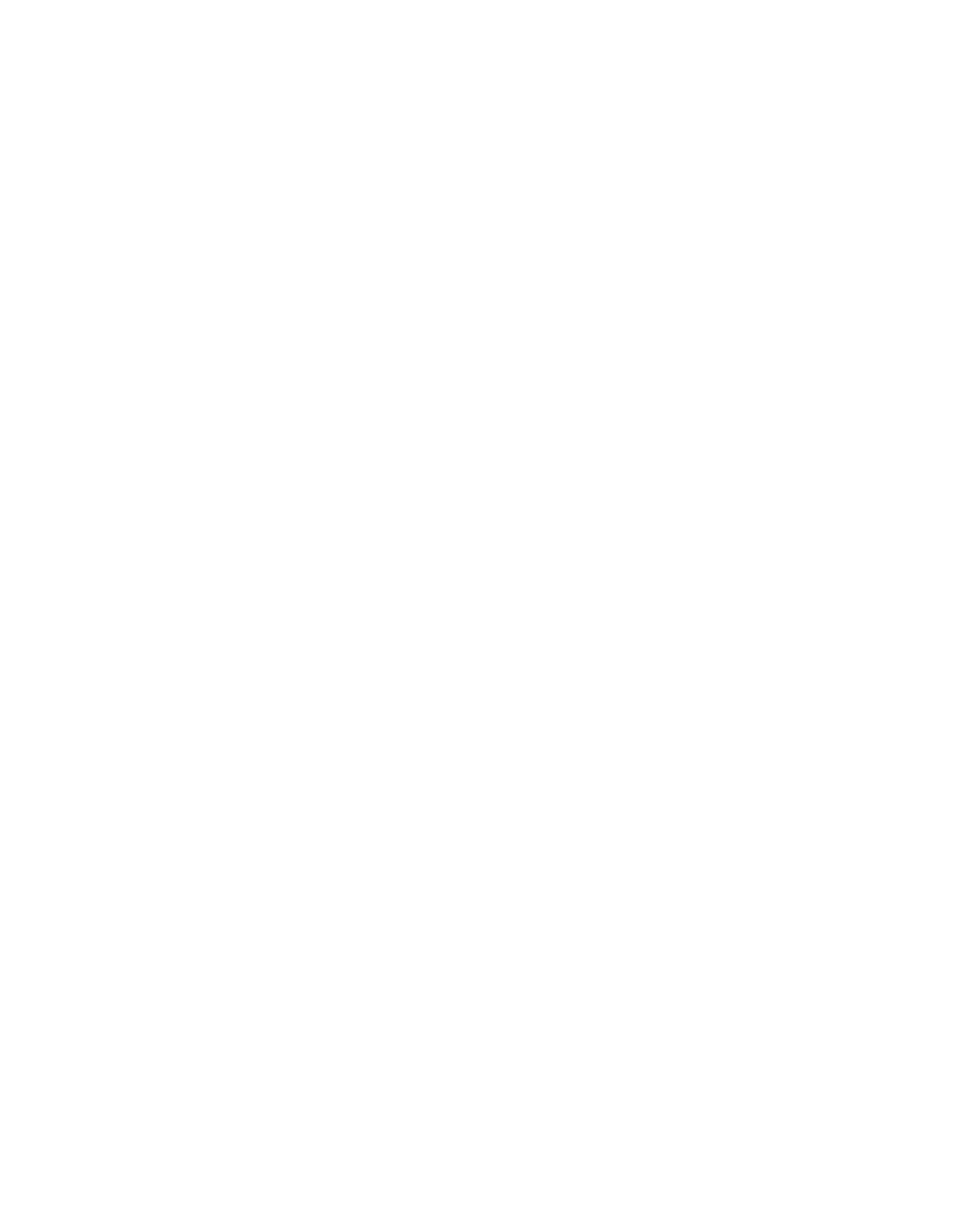# <span id="page-10-0"></span>**Executive Summary**

This project investigated and subsequently modelled cost-optimal system architectures for solar powered electrodialysis reversal (EDR) water desalination systems under the Bureau of Reclamation's (Reclamation) Desalination and Water Purification Program (DWPR). Cost-optimal system architectures present a significant research challenge because of the highly coupled nature of power, energy, operation time, and cost of photovoltaic (PV) and EDR subsystems. The project was divided into three tasks, described below.

#### **Task 1: Develop an integrated cost and performance model for the PV-EDR system**

- *Developed a bottom-up cost model for calculating the capital cost of PV and EDR subsystems.* Our model includes capital costs for ED membranes (in dollars per cell pair [\$/cell pair]) and electrodes, pumps, solar panels (in dollars per square meter  $[\frac{1}{2}m^2]$ ), batteries (in dollars per kilowatt hour  $[\frac{\sqrt{2}}{\sqrt{2}}]$  and water tanks (in dollars per cubic meter  $[\frac{\sqrt{2}}{\sqrt{2}}]$ ). The project's additional work has built on these insights to develop design methods for cost-optimal PV-EDR architectures. Results from sensitivity analysis on the cost-structure for this design model revealed that the total cost of the PV-EDR system is highly correlated to the area of electrodialysis (ED) membranes and the number of electrode pairs. These two components account for 55% of the total cost in the optimized PV-EDR system.
- *Created an energy yield model* that can predict location-specific power output of a given area of photovoltaic panels for use in PV-EDR systems.
- *Formulated an analytical model for optimizing PV-EDR system costs* while maintaining 100% operational availability and producing the specified volume of desalinated water.

#### **Task 2: Optimize the developed PV-EDR model at a system level**

- *Benchmarked the cost-optimized PV-EDR system for a specific real-world scenario against a PV-EDR system designed using heuristic guidelines.* The optimized system was found to have a 44% lower capital cost than the system designed using heuristics. This result validates our costoptimization approach for off-grid PV-EDR brackish water desalination.
- *Created an optimization framework for discovering cost-optimal PV-EDR architectures* for community-scale, off-grid PV-EDR desalination systems. The optimization framework uses heuristic optimization methods to optimize both system performance and cost. The framework can find the optimum system configuration of solar panel area, battery capacity,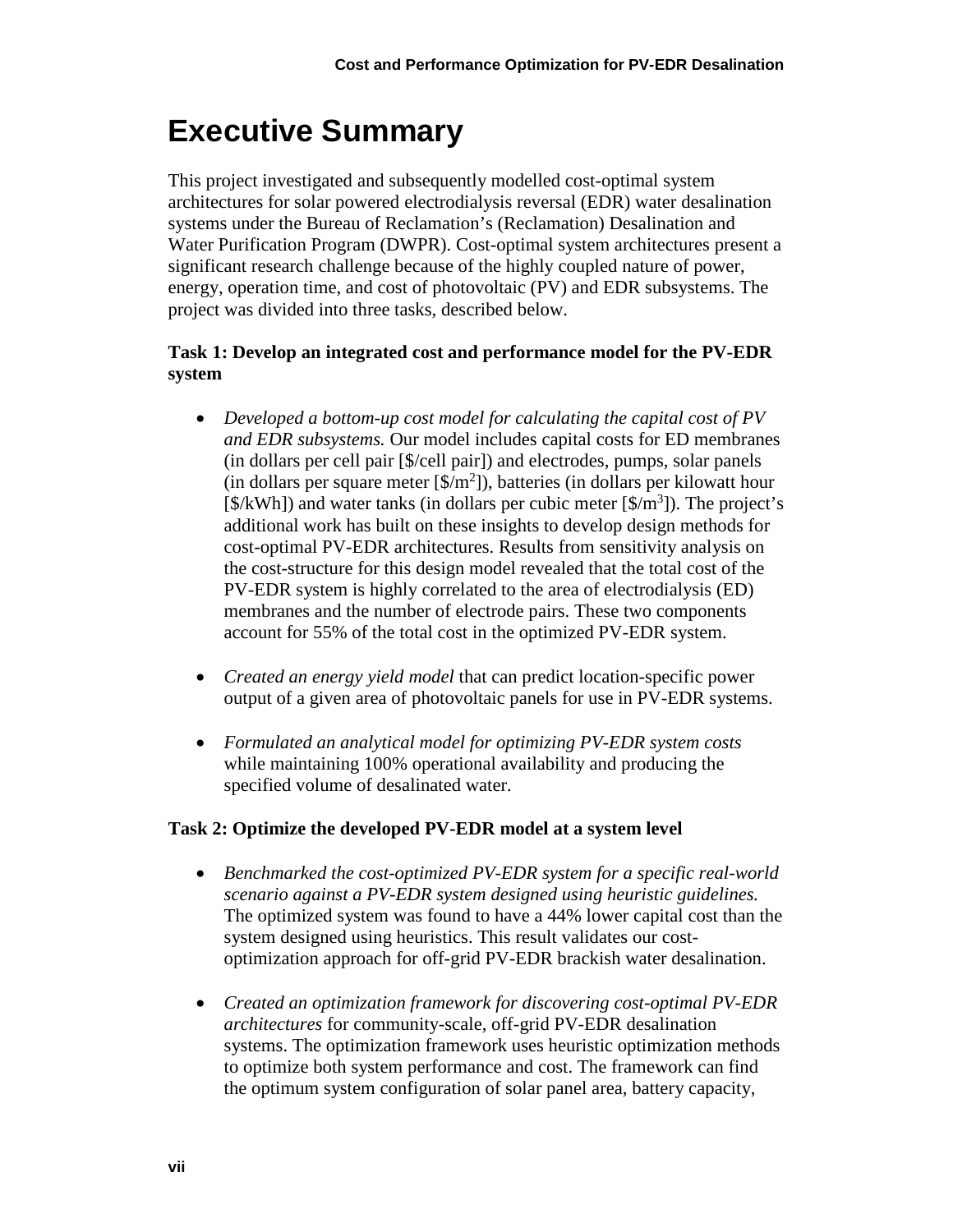water tank, EDR pairs, and batch size, taking advantages of co-optimizing both solar power system and EDR unit.

• *Conducted a multi-objective optimization of a benchmark PV-EDR system.* The Pareto-optimal profiles of total system capital cost and output reliability for the benchmark system was obtained. Results of this optimization are currently being tested in a community-scale experiment in Chelluru, India.

#### **Task 3: Experiment to characterize carbon electrode EDR stacks**

- *Built lab-scale carbon electrodes.* Unfortunately, the electrodes were too fragile and eroded too easily to use in testing.
- *Designed, built, and tested a lab-scale EDR system.* Experimental testing of the prototyped lab-scale EDR stack were carried out. The experimental results were used to verify the mathematical models.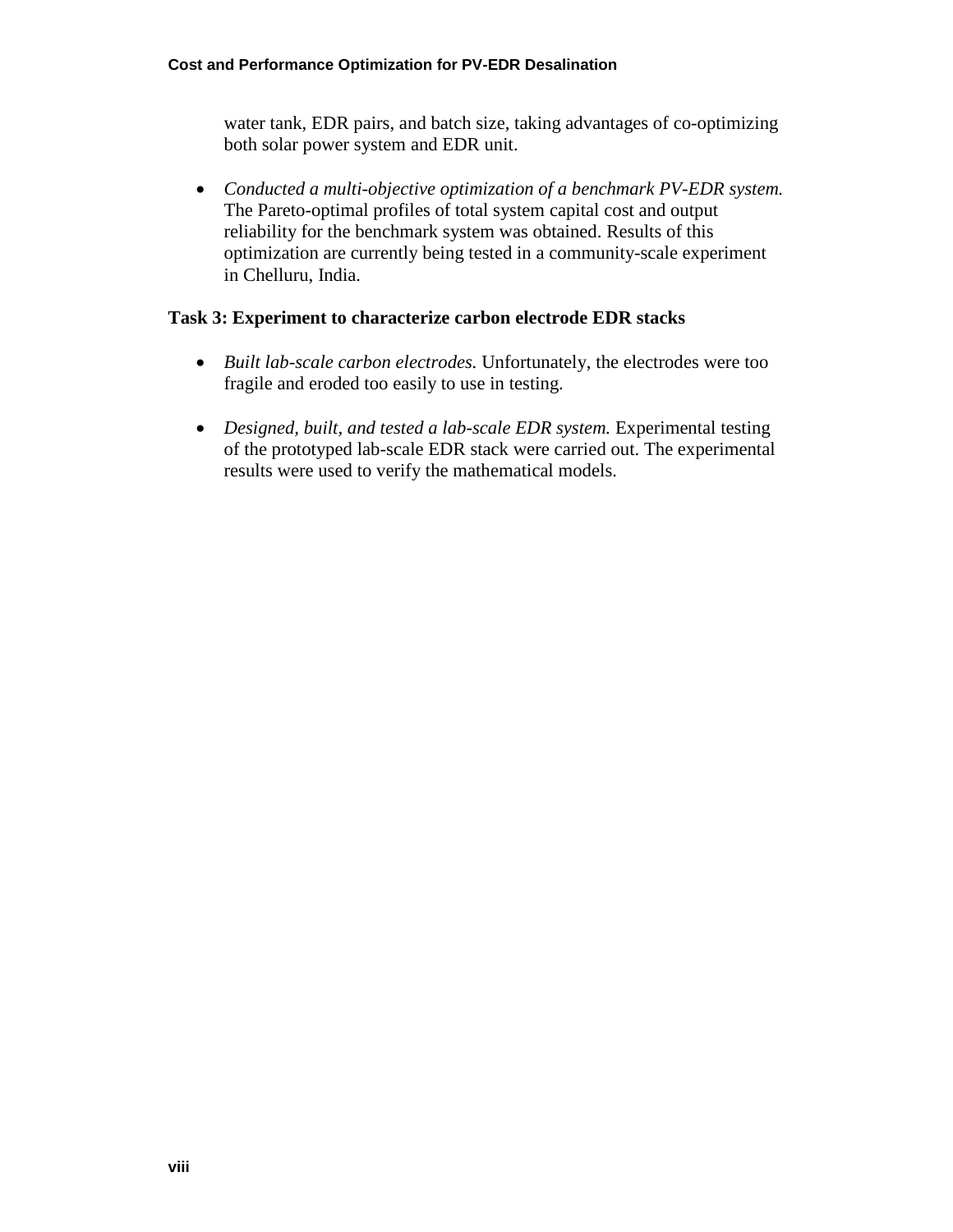# <span id="page-12-0"></span>**1. Introduction**

The rising trend of population growth and industrialization is expected to add significant stresses to the available sources of water in the country (National Research Council 2008). Therefore, it is imperative to consider previously untapped sources to add to the existing water portfolio. The virtually inexhaustible availability of sea water and the large quantities of inland brackish water available in the United States (Feth et al. 1965) make these untapped sources vital for addressing future water needs.

Recent advances in desalting technologies (i.e., better membranes and fouling control) and reductions in cost have contributed to the rise of desalination as a viable alternative for meeting present and future needs for potable water. As energy and capital costs are significant contributors to the overall cost of desalination technologies, research on optimal use of primary energy sources (especially means for using renewable energy) is required to sustain this growth trend.

### <span id="page-12-1"></span>**1.1. Brackish Water Desalination**

Brackish water is generally defined as saline water with total dissolved solids (TDS) in the range of 500-15,000 parts per million (ppm). Usually, brackish water is not suitable for direct consumption. The World Health Organization (WHO) guidelines for potable water quality suggests that salt content (i.e., TDS) should be reduced to less than 500 parts per million (ppm), along with reducing biological and chemical contaminants to recommended levels (WHO 2004). Brackish water sources are increasingly becoming a significant contributor to the overall water portfolio in the United States (National Ground Water Association 2010). An estimated 77% of the total online desalination plants in the country treat brackish water (Global Water Intelligence 2006). In-depth studies on the quantity and quality of brackish water aquifers in the Unites States have not been conducted. Feth et al. 1965 did conduct a preliminary map of shallow groundwater in the United States, and noted some site-specific data from El Paso, Texas; Indian Wells Valley Water District, California; Sarasota County, Florida; and Colorado River near Andrade, Colorado with TDS concentrations ranging between 1,000 - 3,200 milligrams per liter (mg/L) (see also National Research Council 2008). However, these values may not represent the overall variations in water quality across the country.

The predominant technologies for desalting brackish water can be classified into membrane, thermal, and ion-exchange based processes. Among these methods, membrane-based methods are the most prevalent. Membrane-based processes include technologies such as reverse osmosis (RO), nanofiltration (NF),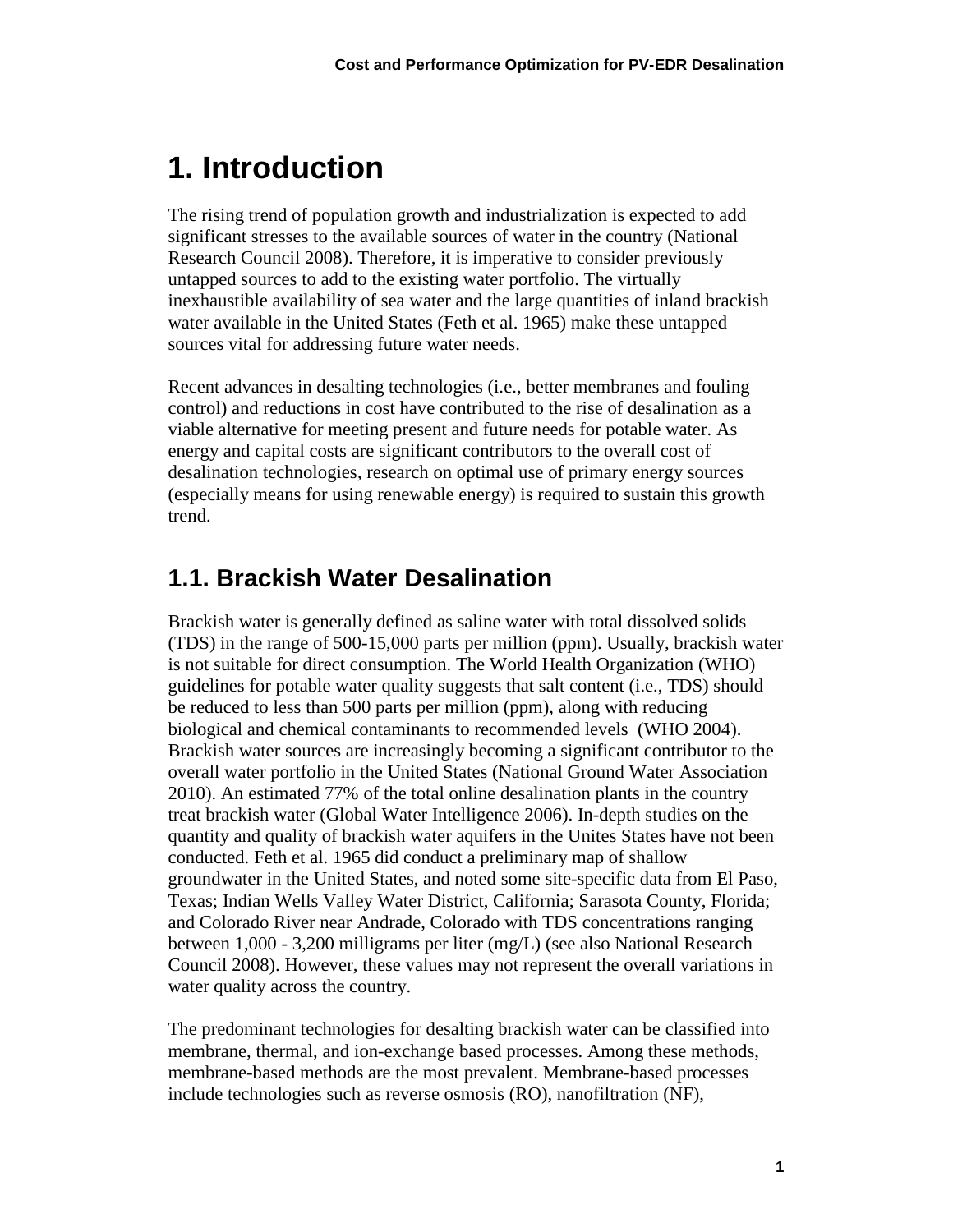electrodialysis (ED), and electrodialysis reversal (EDR). RO-based technologies make up the largest market share, accounting for 53% of global desalination plant capacity (Al-Karaghouli and Kazmerski 2011). The National Council of Research's report on desalination (2008) considers RO-based technologies to be relatively mature, effectively making them a baseline for comparing new techniques and processes.

ED/EDR based systems are an alternative to RO and are specifically suited to community-scale desalination of brackish groundwater. Whereas RO uses mechanical pressure to force water through a semi-permeable membrane, ED/EDR uses an electric potential to attract salt ions to an anode/cathode and trap the ions between ion exchange membranes. ED requires less than half the energy per unit volume of product water than RO for water salinities of approximately 1,000 - 2,000 parts per million (ppm)—drastically reducing the capital cost of an off-grid power system. ED can also reach recovery ratios (product water/input water volumes) of 95% compared to community-scale RO systems that typically only recover 40% (Wright and Winter 2014). Furthermore, if the potential applied to the ED stack is reversed at set time intervals, the membranes have a longer life compared to those in RO. This EDR process effectively switches the diluate and concentrate streams (hence the name "electrodialysis reversal"). ED and EDR have lower vulnerability to feed water changes and less sensitivity to chlorine.

### <span id="page-13-0"></span>**1.2. Electrodialysis Water Desalination**

In the ED process, saline water is pumped through a stack of ion exchange membranes [\(Figure 1\)](#page-14-1). By applying an electric potential across the stack (at the anode and cathode), anions are pulled toward the anode and cations toward the cathode. The ED stack consists of alternating pairs of ion exchange membranes. Anion exchange membranes (AEM) only allow anions to pass through, while cation exchange membranes (CEM) only pass cations. As anions move towards the anode due to the electric potential, they are blocked by the CEM and remain in the concentrate stream. Similarly, cations moving toward the cathode are blocked when they reach the first AEM. In a commercial ED stack, there are multiple alternating CEM and AEM pairs, resulting in alternating compartments of diluted and concentrated saline flow.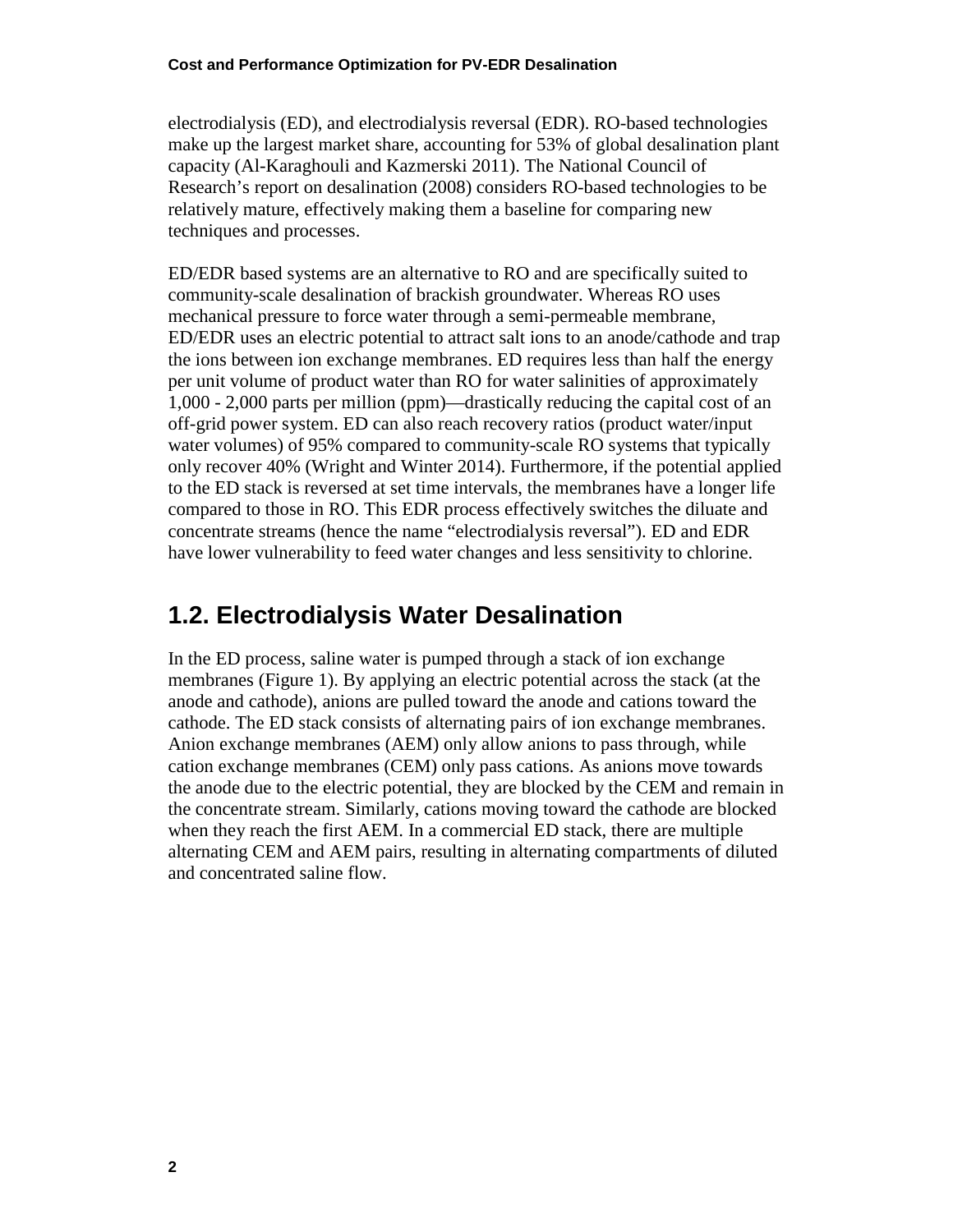

<span id="page-14-1"></span>**Figure** 1**.— Schematic representation of the electrodialysis (ED) process. ED pulls ions out of the feed water solution by applying an electric potential across a series of alternating anion and cation exchange membranes.**

### <span id="page-14-0"></span>**1.3. V-EDR Water Desalination System**

In most current commercial ED/EDR systems, electric power is supplied by connecting the system to the electric grid. Although this setup reduces capital costs by obviating the need for auxiliary power equipment (such as batteries), they are limited by:

- (1) **Operational costs for such systems that are heavily correlated to the costs of primary energy production.** Such costs are expected to rise in the near future and consequently, ED/EDR systems that are directly connected to the grid may become economically unattractive.
- (2) **The environmental impact associated with operating on-grid ED/EDR systems is significantly correlated to the grid mix.** Close to 80% of the electricity mix in the country consists of 3 fossil fuel sources—petroleum, natural gas, and coal (Energy Information Administration 2015.). Therefore, an increase in demand for on-grid desalination technologies might have a significantly negative impact on climate change.
- (3) **Energy conversion losses.** On-grid EDR systems accrue energy conversion losses of about 5 - 10% due to the need to convert alternating current (AC) to direct current (DC) for powering the EDR stacks. On the other hand, PV-EDR systems can directly supply DC power and can be specifically optimized to match the coupled behavior of the PV and ED/EDR subsystems.

For desalination technologies to achieve pipe parity with respect to delivered potable water, to produce one cubic meter  $(m<sup>3</sup>)$  of water, the desalination process would need to cost less than 50 cents, use less than on kilowatt hour (kWh) of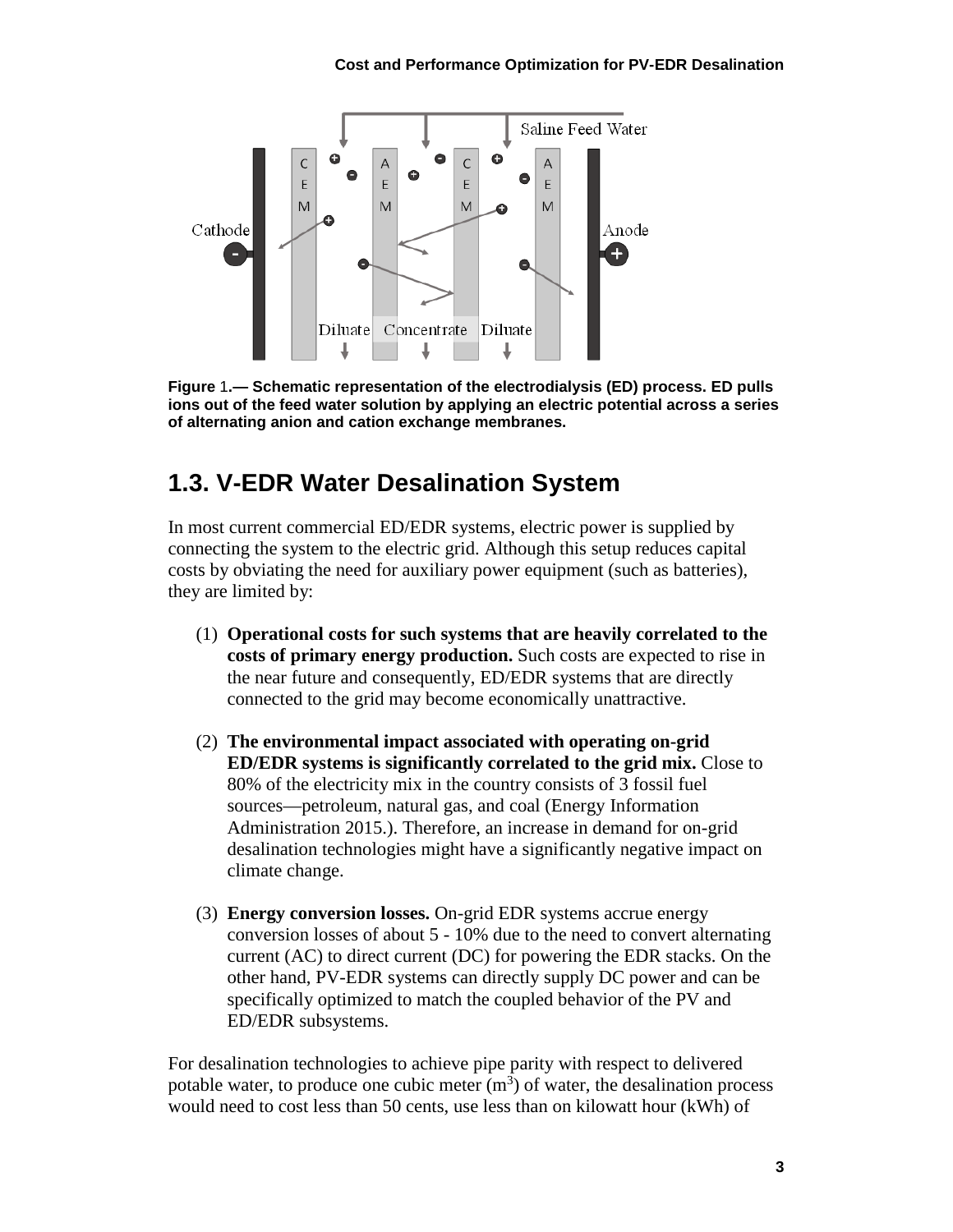energy and generate less than one pound of carbon dioxide (The White House, 2015). PV-EDR water desalination systems have the potential to meet these targets for pipe parity. To do so, critical research gaps need to be filled with regards to system-level cost and performance optimization of PV-EDR systems.

Using a PV power supply for ED and EDR systems has been well studied (Charcosset 2009). However, most community-scale PV-ED/EDR systems rely on batteries for buffering input power. Additionally, these systems are not optimized to match the coupled behavior of the PV and ED/EDR subsystems. While batteryless PV systems have been field tested for desalination technologies such as reverse osmosis and nanofiltration (Thomson and Infield 2003 and Richards et al. 2005), to the best of our knowledge, no such systems for ED and EDR exist. Furthermore, we could not find any published literature on system-level cost and performance optimization of PV-EDR systems. This knowledge gap is significant, as lowering capital costs for PV-based ED and EDR-based systems can significantly reduce the cost of desalting brackish water. Developing cost and performance optimized PV-EDR systems could disrupt current desalting technologies available for water sources with a TDS up to 2,000 ppm because |(1) ED/EDR requires 50% less energy per cubic meter of produced water when compared to RO and (2) ED/EDR can reach a recovery ratio of 95%.

Wright et al. (2015) designed a PV-EDR system, which won the 2015 USAID Desal Prize [\(Figure 2\)](#page-15-0), a United States Agency for International Development (USAID)-sponsored competition to create small-scale, low-cost, off-grid desalination systems. Variants of this system were in India and Gaza in 2016. However, this system includes oversized PV and EDR subsystems made from offthe-shelf components and that are not cost-optimized for site-specific environmental parameters. **This research project is critical to create optimized, low-cost PV-EDR systems that couple a minimum power and capital cost PV array with an appropriately sized EDR stack.**

<span id="page-15-0"></span>

**Figure 2.— PV-EDR system designed by Wright et al. (2015) that won the 2015 USAID Desal Prize.**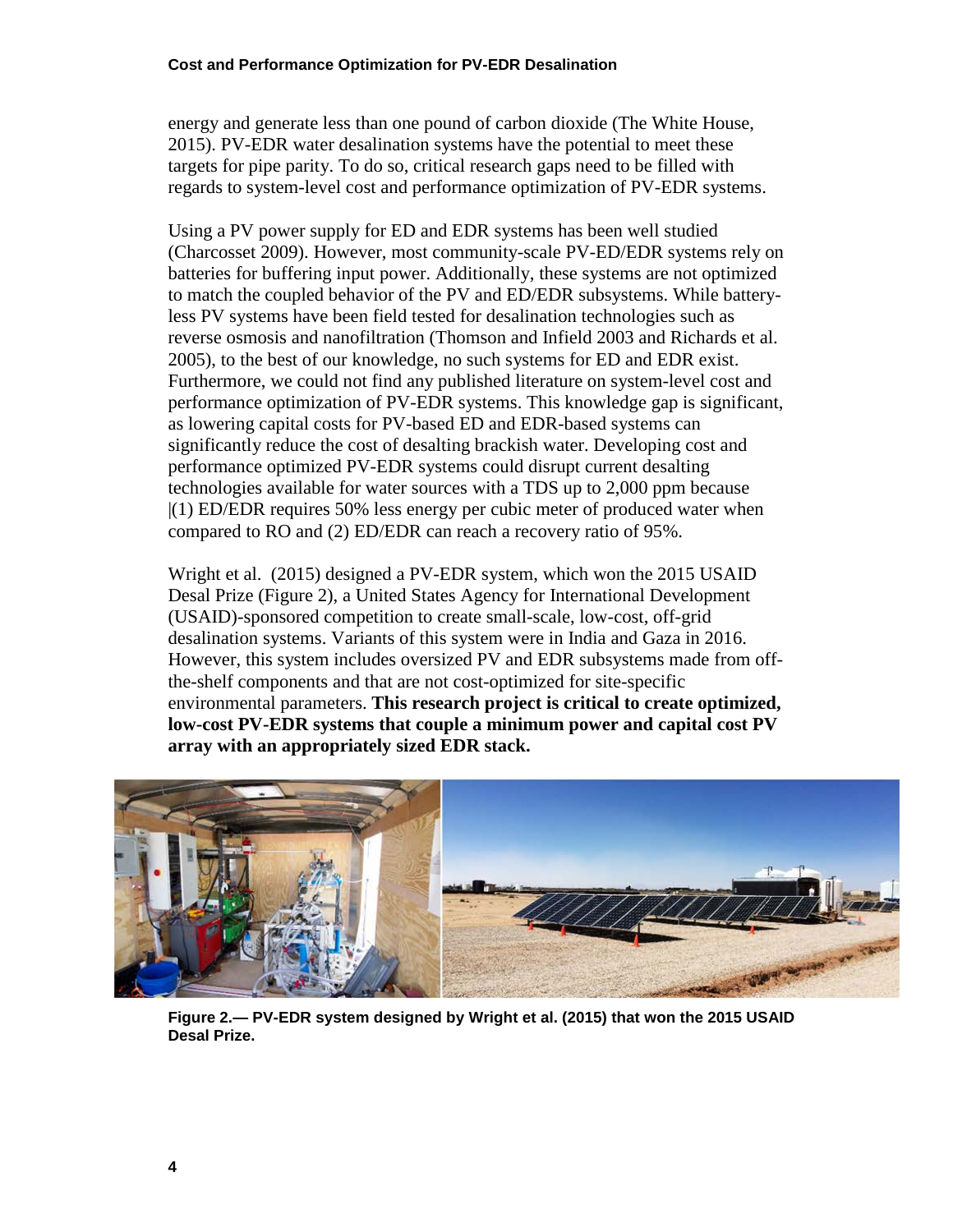## <span id="page-16-0"></span>**1.4. Project Objectives and Tasks**

This project investigated and subsequently modelled cost-optimal system architectures for solar powered EDR water desalination systems. This objective presents a significant research challenge because of the highly coupled nature of power, energy, operation time, and cost of PV and EDR subsystems. Our work is focusing on three tasks which are described in detail in subsequent chapters.

- Task 1: Develop an integrated cost and performance model for PV-EDR
- Task 2: Optimize the developed PV-EDR model at a system level
- Task 3: Experiment to characterize carbon electrode EDR stacks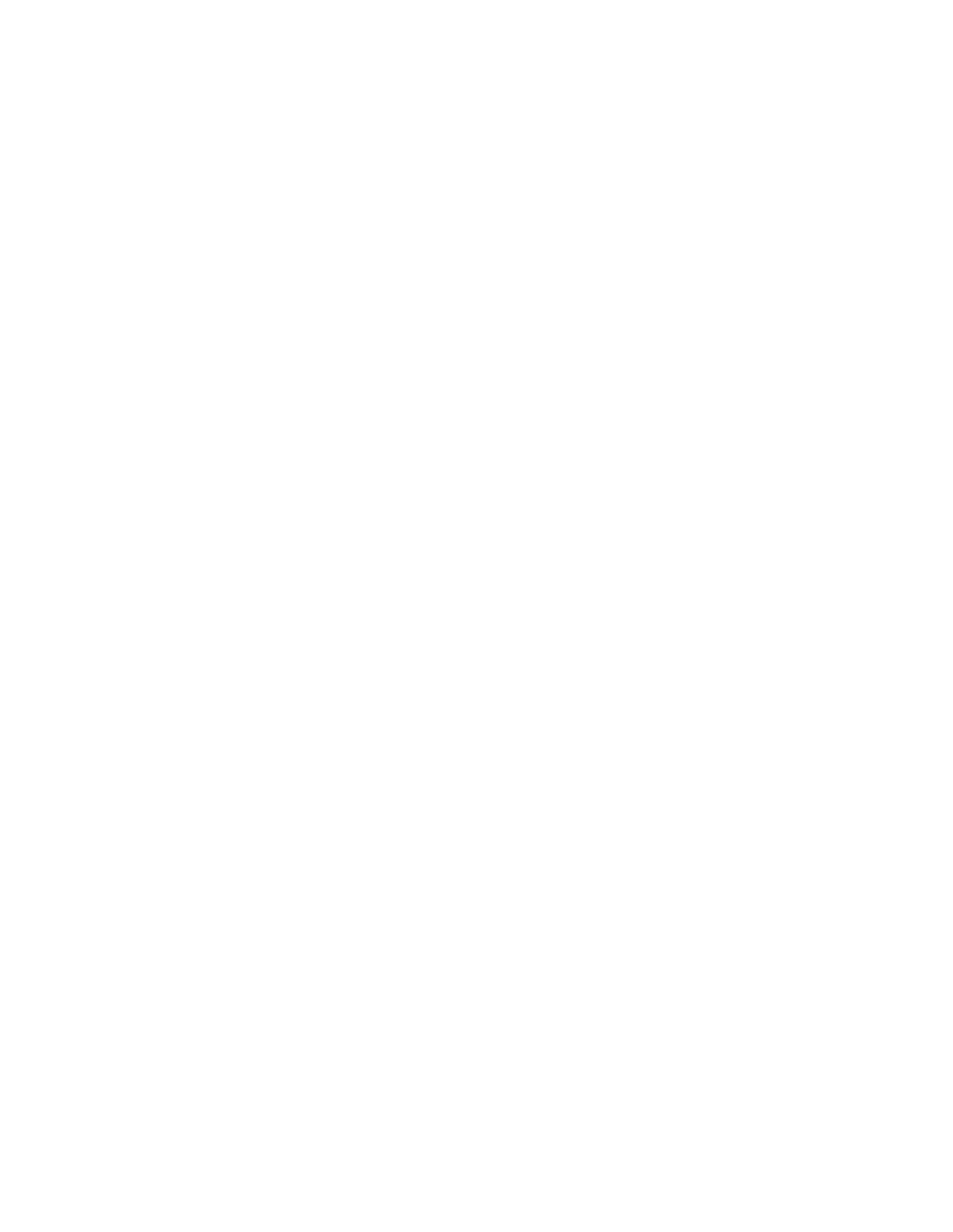# <span id="page-18-0"></span>**2. Develop an Integrated Cost and Performance Model for the PV-EDR System**

The bottom-up cost and performance model for the PV-EDR is described in this chapter. It includes EDR system model, PV model, PV-EDR coupling model, power system model, pump selection model, and cost model.

# <span id="page-18-1"></span>**2.1. Generalized EDR System Performance Model**

The model used for predicting the performance and behavior of batch electrodialysis systems in this work has been described and validated in our previous work (Wright and Winter 2014). A few major concepts are summarized below to highlight their relevance to the overall optimization of a PV-EDR system.

A greater voltage applied across the ED stack induces a larger current. Throughout the batch desalination process, the current moves ions from the diluate stream into the concentrate stream. The variation of concentration in each stream as the batch progresses is shown in [Figure 3.](#page-18-2)



<span id="page-18-2"></span>**Figure 3.— Concentration of the diluate and concentrate streams as a function of time.**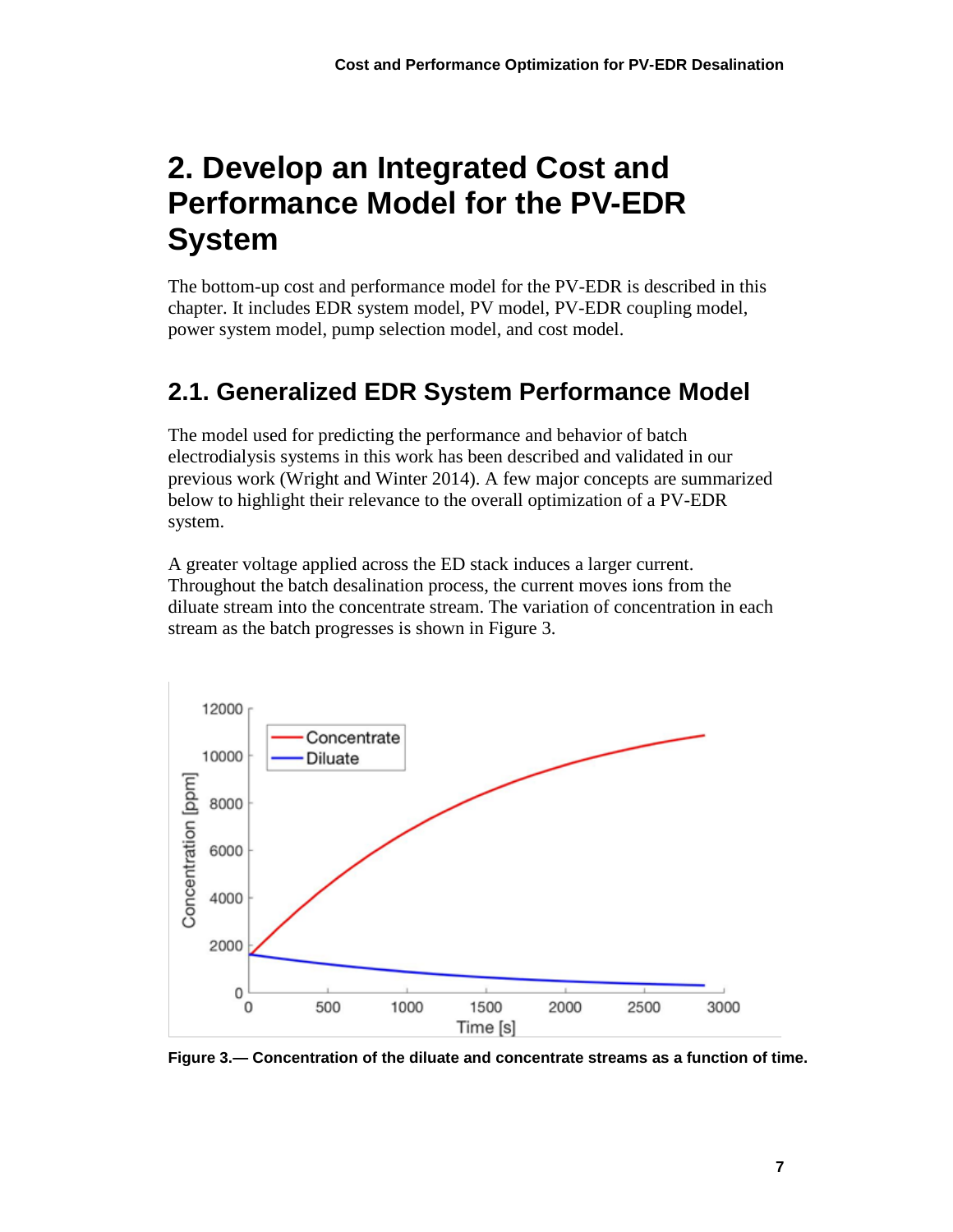Over the course of a batch process at constant voltage, the current decreases over time, meaning that the desalination process of removing ions from the diluate stream becomes slower and slower. This also results in decreasing power over the course of a batch, as shown in [Figure 4.](#page-19-0)

The overall rate of desalination can be varied using the:

- Voltage applied across the ED stack,
- Number of cell pairs, and
- Varying linear flow velocity through the stack.

Therefore, these are considered as input design parameters. The energy and power profiles are also affected by the desalination rate, as adding more cell pairs and raising the applied voltage requires more power but only produces small differences in terms of the energy per volume of clean drinking water. We considered the limitations of the variables we could change. The applied voltage must be high enough to produce water with the desired TDS level at a specified rate of water production. On the other hand, the applied voltage must not be so high that limiting current density is reached during the desalination process, as this can result in electrolysis (i.e., splitting water into  $H^+$  and OH $^-$  ions).



<span id="page-19-0"></span>**Figure 4.— Sample power profile of a single EDR batch.**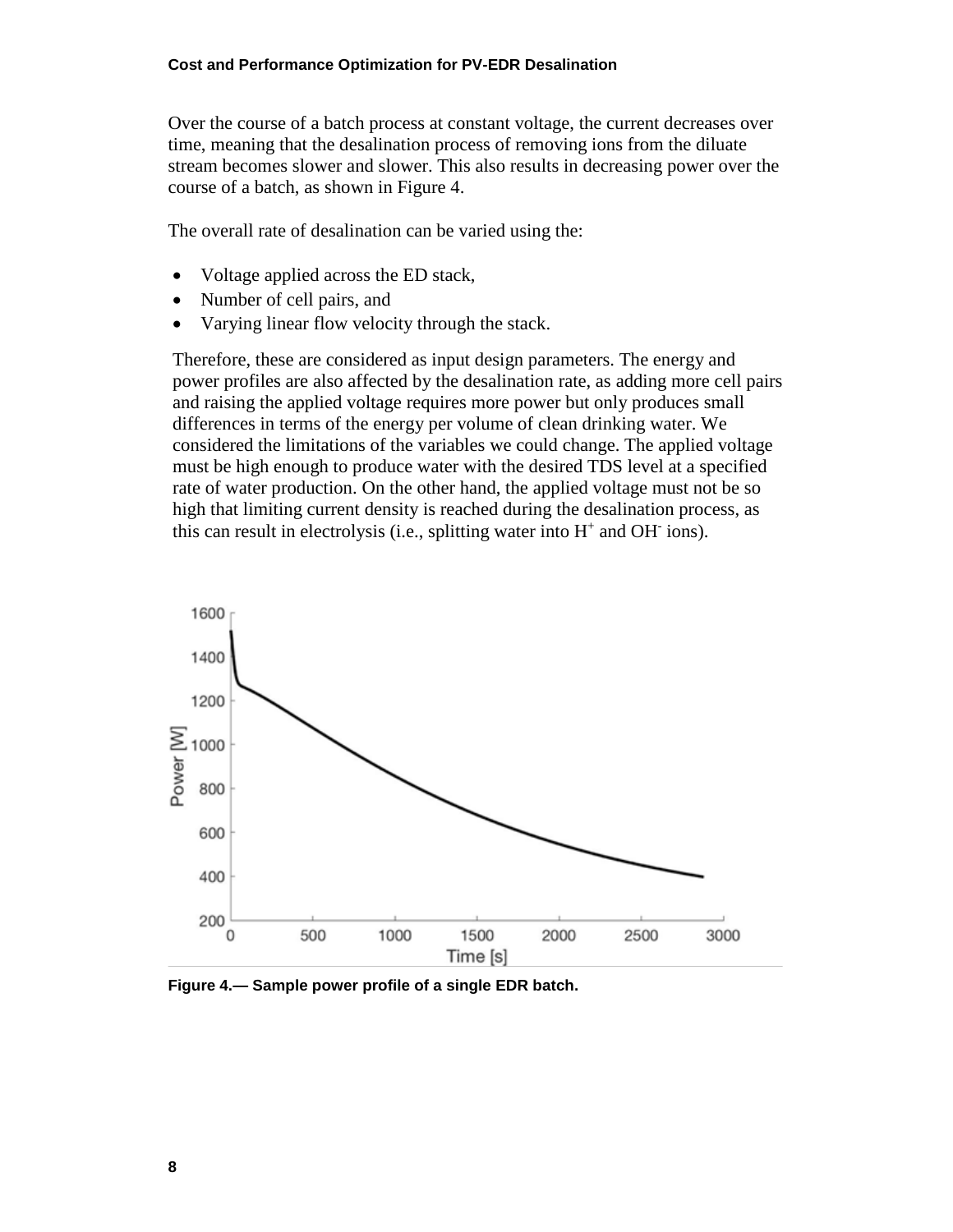### <span id="page-20-0"></span>**2.2. PV System Performance Model**

The minimum area of required PV cells ( $A_{pV,min}$ ) is found by taking the total energy required to desalinate a year's worth of water and dividing by the energy producible by one square meter of PV panels in a characteristic year. In this analysis, a nominal 15% PV energy efficiency,  $\eta_{\nu}$ , was adjusted for temperature according to Equation 1:

$$
\eta_{\scriptscriptstyle PV}(t) = \eta_{\scriptscriptstyle PV, norm} [1 + \alpha_{\scriptscriptstyle p}(T_{\scriptscriptstyle amb}(t) + k \cdot GHI(t) - T_{\scriptscriptstyle std})] \tag{1}
$$

Where:

 $\eta_{\text{PV norm}}$  is the nominal PV efficiency

 $\alpha$ <sub>n</sub> is the temperature degradation coefficient

 $T_{amb}(t)$  is the ambient temperature

 $k$  is the Ross coefficient, which relates irradiance to module temperature  $GHI(t)$  is the global horizontal irradiance

<span id="page-20-1"></span> $T_{std}$  is the standard testing temperature

### **2.3. PV-EDR Coupled Behavior and Simulation Model**

We developed a PV-EDR model using the theory described above to design costminimized PV-EDR systems for any location. This model is composed of four modules: the EDR module, the pump selection module, the power system module, and the cost module. It was designed to take location-specific parameters and specified values of design variables as inputs and produce a system capital cost and output reliability for the specific design. This process flow is depicted in [Figure 5.](#page-21-0)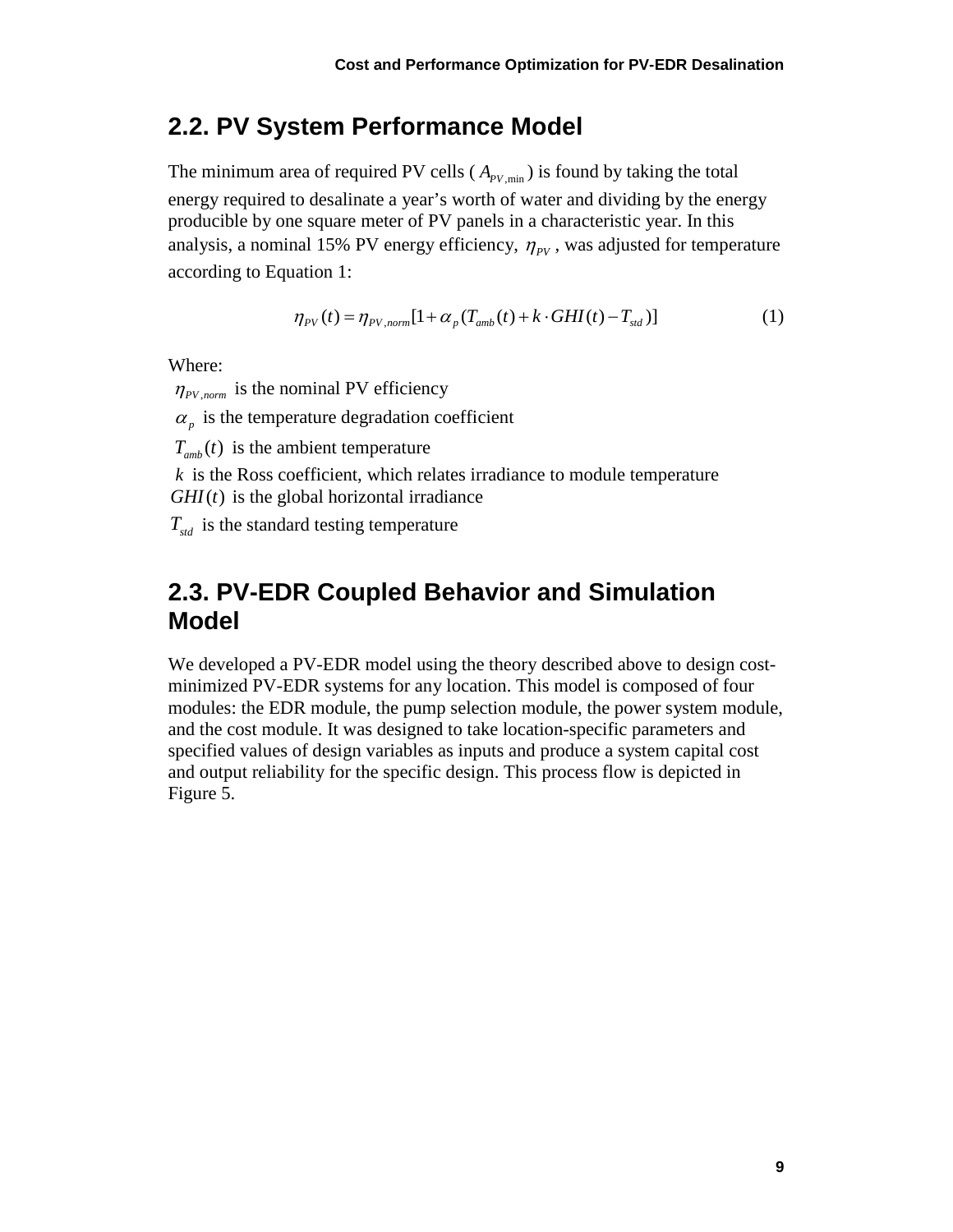

#### <span id="page-21-0"></span>**Figure 5.— Flowchart of the PV-EDR coupled behavior simulation model.**

Where:

 $TDS_{in}$  is the input salinity

*TDSout* is the output salinity

*GHI* is the global horizontal irradiance

*T* is temperature

 $\eta_{PV, norm}$  is the nominal PV efficiency

 $N_{C_P}$  is the number of cell pairs

*EDR <sup>v</sup>* is the stack voltage

*Vbatch* is the batch volume

 $A_{PV}$  is the area of the PV array

*Ebatt* is the battery capacity

 $V_{\text{tan }k}$  is the water storage tank volume

*<sup>Q</sup>* is the flow rate

*<sup>p</sup>* is the pressure

*P<sub>EDR*</sub> is the power required for EDR over a batch

*Ppump* is the pumping power

*<sup>M</sup> pump* is the pump model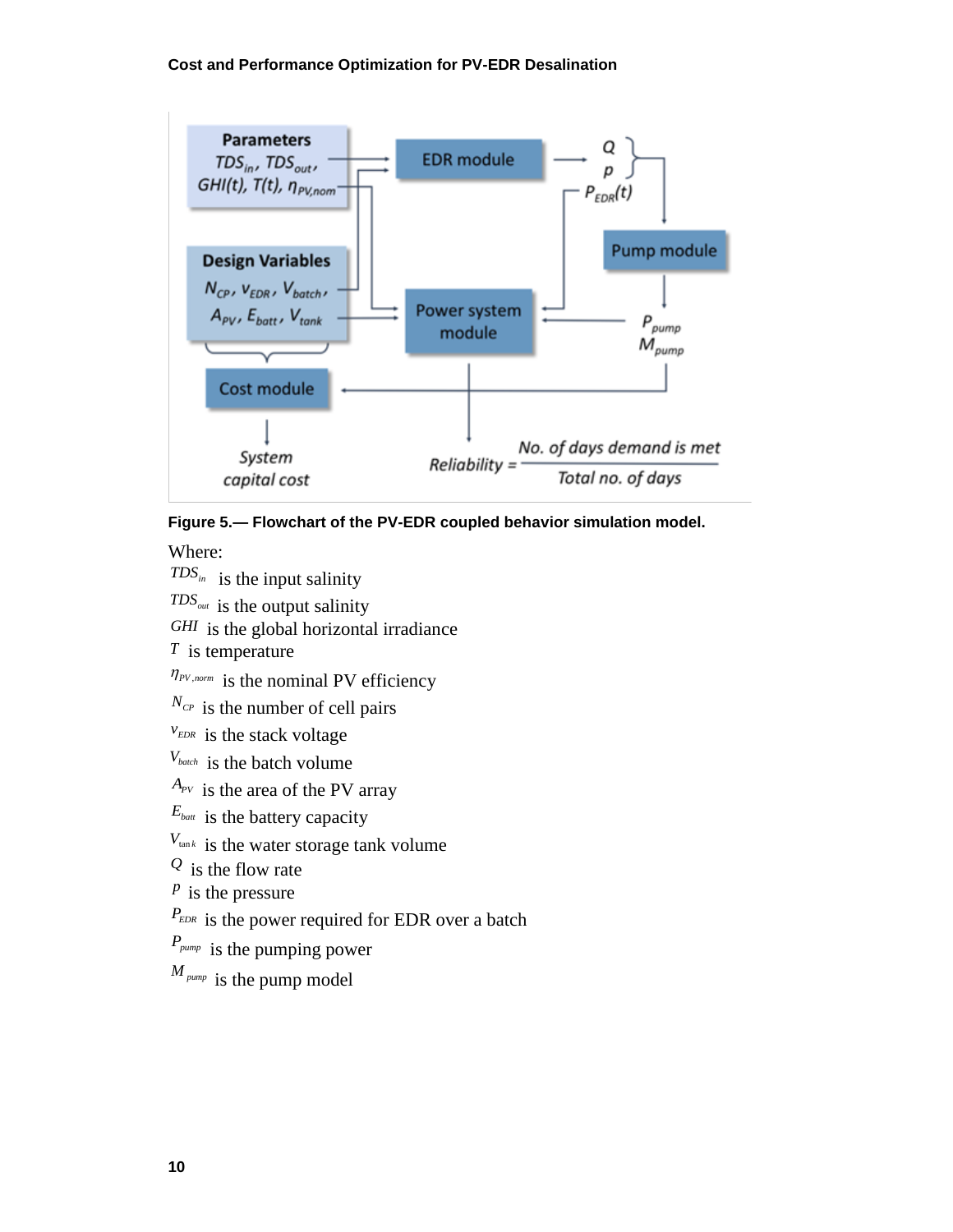### <span id="page-22-0"></span>**2.4. Pump Selection Module**

Based on the EDR system's flow and pressure requirements, an optimal pump must be chosen that minimizes cost, power consumption, and difference between the actual and the desired flow and pressure. Due to a poor correlation between pump performance metrics and cost, a database was created to select specific pump models from.

The pump selection module takes the system curve as well as the desired pressure and flow rate of the EDR system as inputs. These are compared to the pressureflow curves of the pumps in the database. The intersection points represent the expected actual operating point of the pump. A pump selection metric (PSM) (Equation 2), was created to evaluate the quality of choice of the pump based on pump cost, power consumption, and the difference between the flow rate at the intersection to the desired flow rate.

$$
PSM = C_{pump} + 3P_{pump} + 750|Q_{desired} - Q_{actual}|
$$
 (2)

Minimizing the cost of the pump directly translates to capital cost reductions. Minimizing the nominal power of the pump translates to operating cost reductions due to lower power system requirements. Minimizing the difference between the actual and desired flow rate will decrease the likelihood of the desalination process becoming affected due to a greatly different flow rate. The cost coefficient is 1 because it has a direct correlation to the overall system capital cost. It is estimated here that the power consumption of the pump would add approximately \$3 per watt (W) of cost to the PV power system. The flow rate difference coefficient of 750 was determined through numerical comparison demonstrating that it was high enough that the flow differential would be unlikely to exceed  $0.1 \text{ m}^3$ /hour, and thus would be unlikely to significantly change the predicted pumping pressure required or the desalination process. The pump in the database with the lowest *PSM* value for the desired flow rate and pressure is chosen for the design.

#### <span id="page-22-1"></span>**2.5. Power System Module**

Solar is an intermittent power source that varies on daily and seasonal scales. A PV-powered system must have the energy storage capacity to provide the required power to the load despite fluctuations on the daily scale (such as clouds and nighttime operation) and variations on the yearly scale, such as lower solar irradiance during the winter season. A combination of PV panels and batteries can meet the power supply profile of a prolonged electrical load. The optimal sizing of the PV array and battery pack depends on location-specific weather data such as irradiance and ambient temperature, the power profile of the load, and the relative cost of PV and batteries.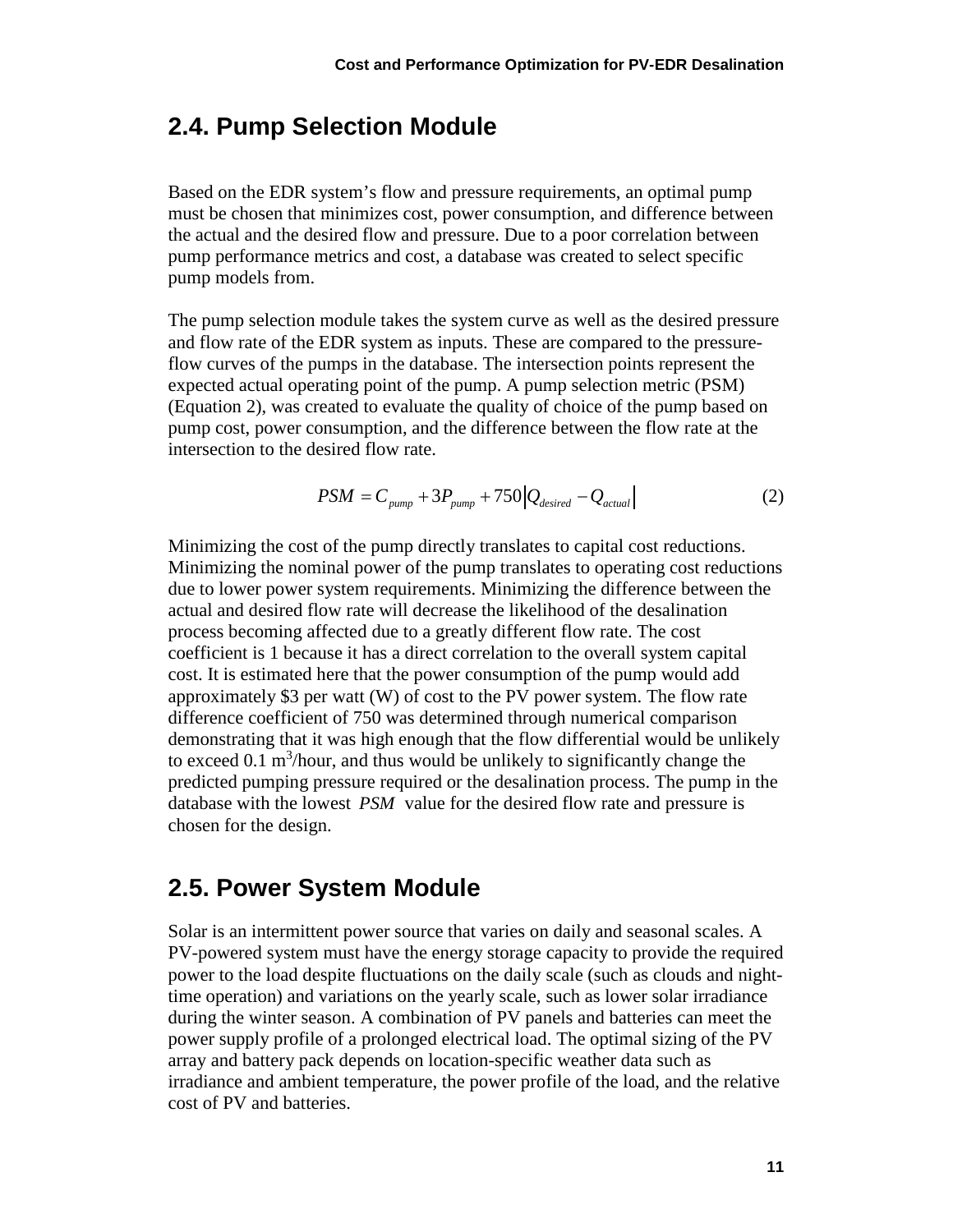The power system module uses time-resolved solar irradiance  $GHI(t)$ , time resolved temperature data  $T(t)$ , and nominal PV efficiency  $\eta_{PV, norm}$  as parameter inputs to calculate the estimated PV efficiency  $\eta_{PV}(t)$ . Design-specific values of PV array area  $A_{PV}$ , battery capacity  $E_{batt}$ , and water storage tank volume  $V_{tan k}$ , as well as the power profiles of the EDR unit  $P_{EDR}(t)$  and pump  $P_{pump}(t)$  are fed into the module. The energy flow into and out of the batteries and the water flow into and out of the water storage tanks are simulated over the reference year period, and an output reliability corresponding to the percentage of days over the year for which water supply meets demand was calculated. The simulation decides when to run a batch, simulate the charging and discharging of the batteries, and simulate the water withdrawal over the course of a day, according to the logic tree depicted in [Figure 6.](#page-23-0) Within the simulation, the battery maximum discharge depth allowed in the models is 50%, a value selected to prolong battery lifetime.



<span id="page-23-0"></span>**Figure** 6**.— Power system logic tree for the power system module, detailing the conditions for charging the batteries and running an EDR batch.**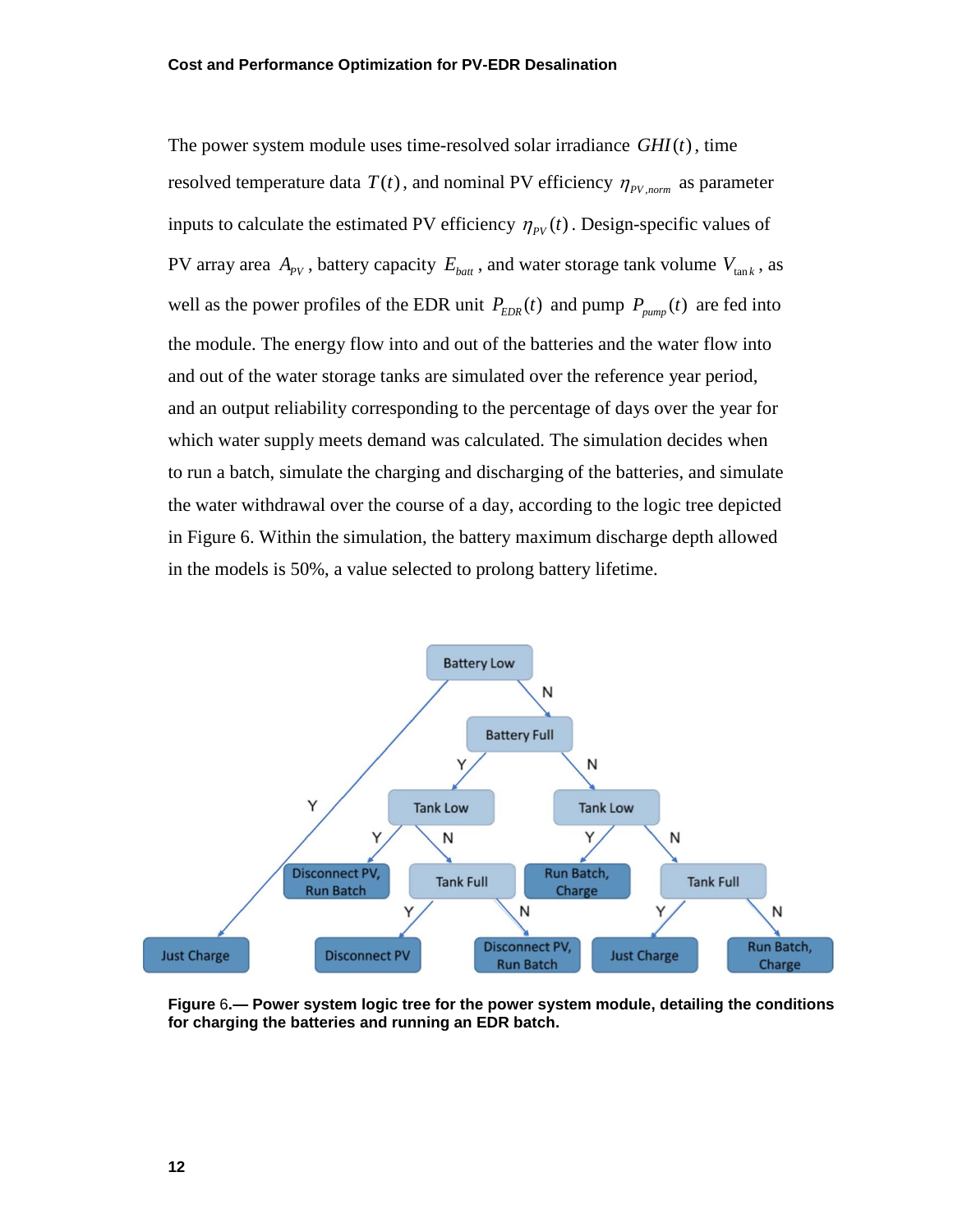### <span id="page-24-0"></span>**2.6. Cost Module**

The cost module calculates the cost of the PV-EDR system based on the design variables and the selected pump according to Equation 3:

$$
C_{\rm sys} = C_{\rm PV} A_{\rm PV} + C_{\rm bat} E_{\rm bat} + C_{\rm tank} V_{\rm tank} + C_{\rm CP} N_{\rm CP} + 2C_{\rm elec} + 2C_{\rm pump}
$$
(3)

Where:

 $C_{\text{sys}}$  is the system capital cost

 $C_{pV}$  is the PV array cost

 $C_{\text{batt}}$  is the battery bank cost

 $C_{\text{tan }k}$  is the water storage tank cost

 $C_{CP}$  is the membrane cell pair cost

*Celec* is the electrode cost

 $C_{pump}$  is the pump cost

 $A_{pV}$  is the area of the PV array [square meter, m<sup>2</sup>]

 $E_{\text{batt}}$  is the battery capacity [kilowatt hour, kWh]

 $V_{\text{tan }k}$  is the water storage tank volume [cubic meter, m<sup>3</sup>]

 $N_{CP}$  is the number of membrane cell pairs.

The cost of PV, batteries, and water storage were all determined based on local or commonly used component costs. The cost of ED cell pairs and electrodes are based on estimates from supplier quotations for the GE Model Number AQ3-1-2-50/35 ED stack.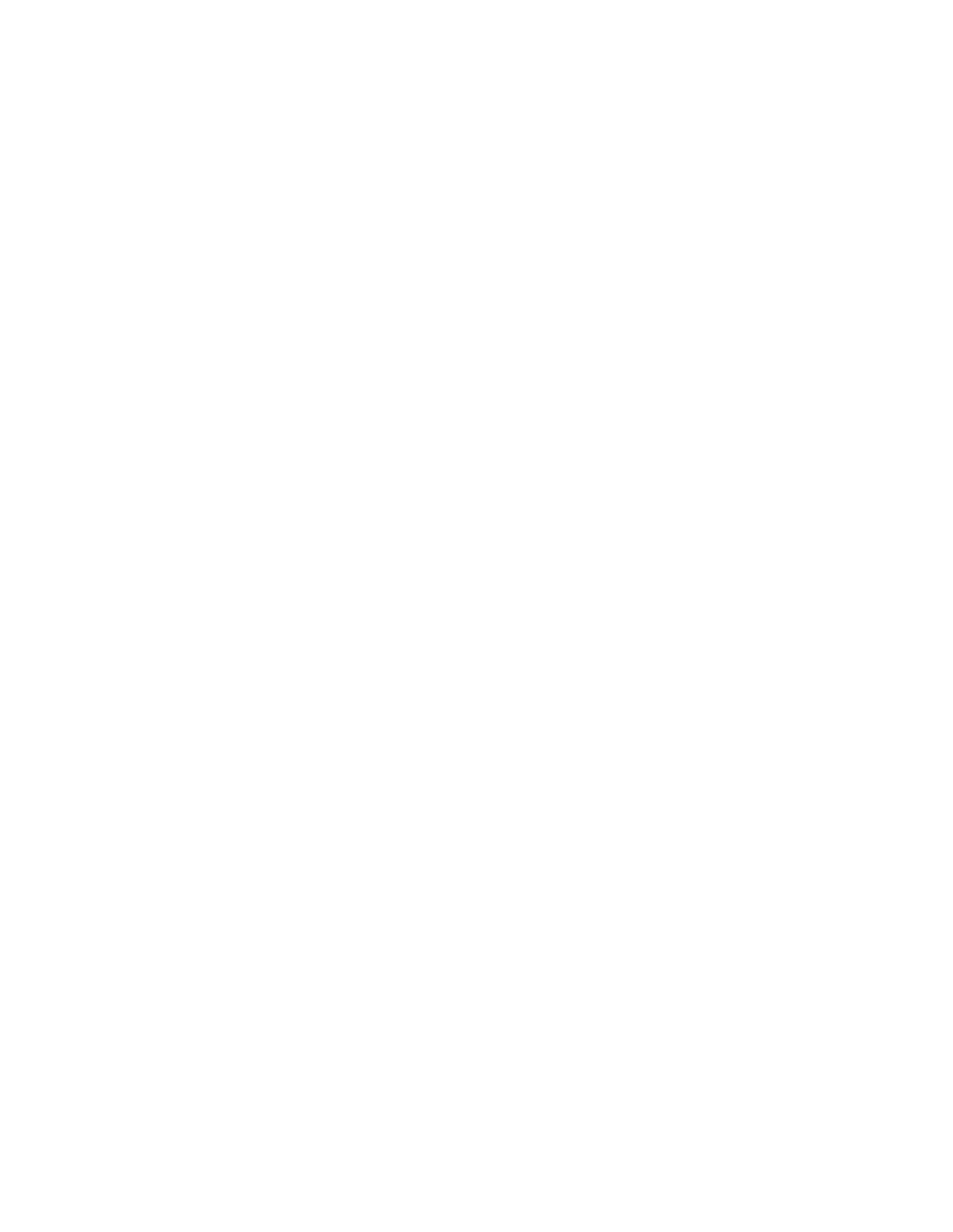# <span id="page-26-0"></span>**3. Optimize the Developed PV-EDR Model at a System Level**

Using the cost and performance model for PV-EDR system, we optimized at a system-level as described in this chapter. Both single-objective and multiobjective optimization are utilized in the system-level optimization and analysis of a benchmarked community-scale PV-EDR system.

### <span id="page-26-1"></span>**3.1. Single-objective Optimization of Cost and Performance**

The methodology adopted for cost-optimization is shown in [Figure 7.](#page-26-2) We used a particle swarm optimization (PSO) approach to iteratively perturb initial design variables and obtain the cost-optimal design that met performance specifications.



#### <span id="page-26-2"></span>**Figure 7.—Power system logic tree for the power system module, detailing the conditions for charging the batteries and running an EDR batch.**

Using the optimization framework discussed above, we benchmarked a costoptimal PV-EDR system architecture with respect to a heuristics-based architecture. Heuristics-based approaches are commonly used in the industry to design PV-EDR systems. To benchmark the systems in a real-world setting, we worked with our corporate partner (TATA Projects, Ltd.) and obtained environmental parameters for Chelluru, a village in India. [\(Table 1\)](#page-27-0) summarizes the data.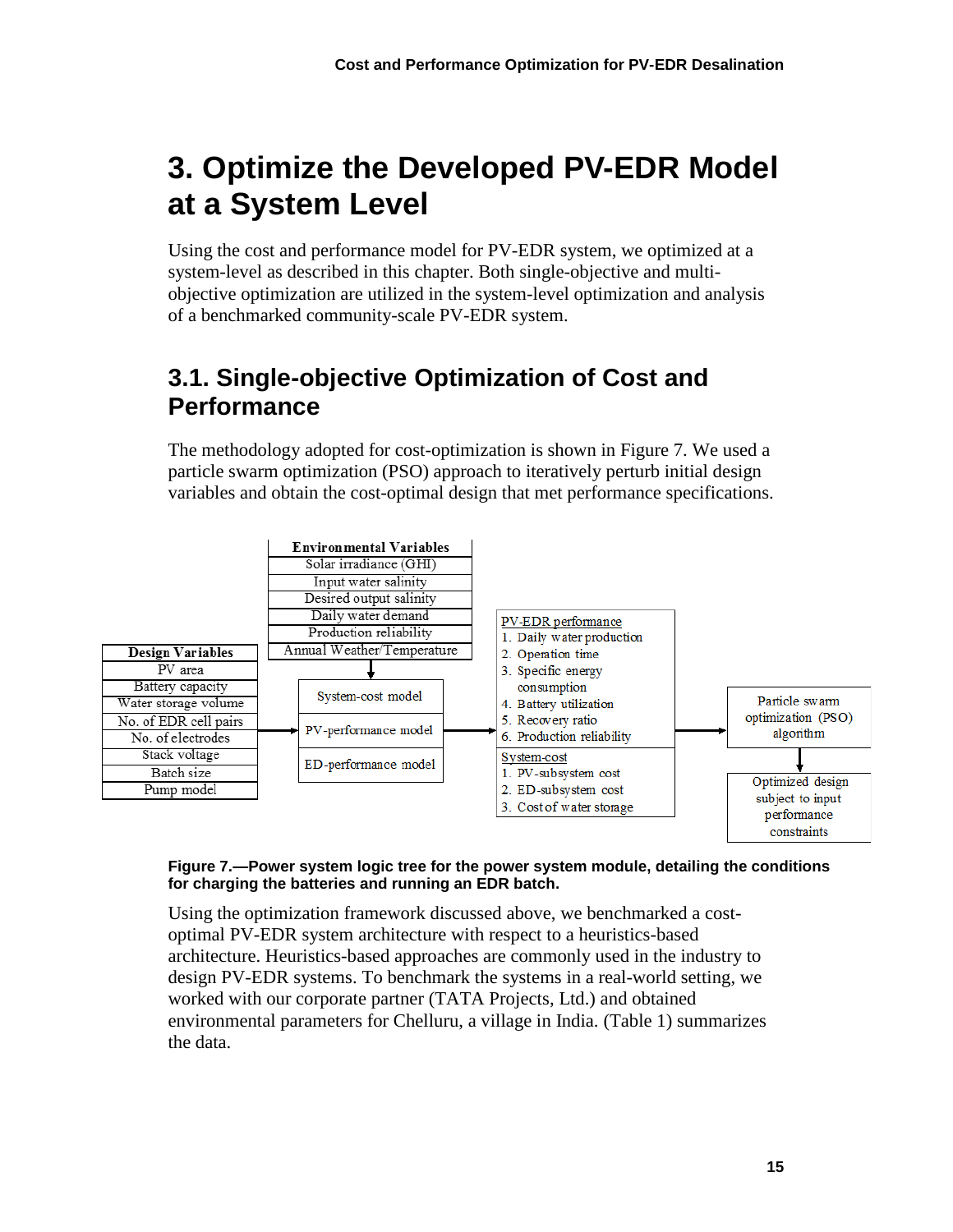#### **Cost and Performance Optimization for PV-EDR Desalination**

| Environmontar variables for onemara, india |                            |  |
|--------------------------------------------|----------------------------|--|
| <b>Parameter</b>                           | Value                      |  |
| Input TDS                                  | 1,600 ppm                  |  |
| Output TDS                                 | 300 ppm                    |  |
| Daily water production                     | $10 \text{ m}^3$           |  |
| Water production reliability               | 100%                       |  |
| Solar irradiance                           | 2014 GHI data for Chelluru |  |

<span id="page-27-0"></span>**Table 1.— Environmental Variables for Chelluru, India**

We estimated the unit costs for PV-EDR system components based on market data from commercial vendors [\(Table 2\)](#page-27-1).

| <b>Design Variable</b> | <b>Symbol</b> | <b>Cost</b>          |
|------------------------|---------------|----------------------|
| PV area                | $A_{PV}$      | $$98/m^2$            |
| Battery capacity       | $E_{batt}$    | \$150/kWh            |
| Water storage volume   | $V_{tank}$    | \$110/m <sup>3</sup> |
| No. of EDR cell pairs  | $N_{CP}$      | \$150/cell pair      |
| No. of electrodes      | $N_{elec}$    | \$2,000/electrode    |
| Pump model             | -             | Varies based on pump |

<span id="page-27-1"></span>**Table 2.— Unit Component Costs for PV-EDR System**

The heuristics-based design given in [Table 3,](#page-27-2) created with input from TATA Projects, represents a system that would be designed using common industry practices.

| <b>Design Variable</b> | Symbol      | Quantity          |
|------------------------|-------------|-------------------|
| PV area                | $A_{PV}$    | 11.6 $m2$         |
| Battery capacity       | $E_{batt}$  | 62.6 kWh          |
| Water storage volume   | $V_{tank}$  | 5 m <sup>3</sup>  |
| No. of EDR cell pairs  | $N_{CP}$    | 136               |
| No. of electrodes      | $N_{elec}$  | っ                 |
| Stack voltage          | $V_{EDR}$   | 98 V              |
| Batch size             | $V_{batch}$ | $1 \text{ m}^3$   |
| Pump model             | ۰           | CNP CHL 2-30 (x2) |

<span id="page-27-2"></span>**Table 3.— Heuristics-based Design for Chelluru, India**

Based on the input water quality and desired output water quality [\(Table 1\)](#page-27-0), an EDR stack with a production rate of 1,250 liters per hour (LPH) and 1  $m<sup>3</sup>$  batch size with 136 cell pairs, and a single electrical stage was selected to produce  $10 \text{ m}^3$  per day. This flow rate was chosen because it leads to 8 hours of daily operation, which is consistent with an 8-hour daily operation schedule similar to that of an existing on-grid RO system at Chelluru. This ED stack design was the lowest cost found (when considered independently from the PV system) that produced 10  $m<sup>3</sup>$  per day at a 1,250 LPH production rate. A suitable pump that is locally available was suggested by TATA Projects, Ltd. based on their knowledge of the local market. An EDR system with these characteristics has a daily energy requirement,  $E_{EDR,d}$ , of 10.4 kWh per day. The total system cost for this design was calculated using the cost model described in the previous section.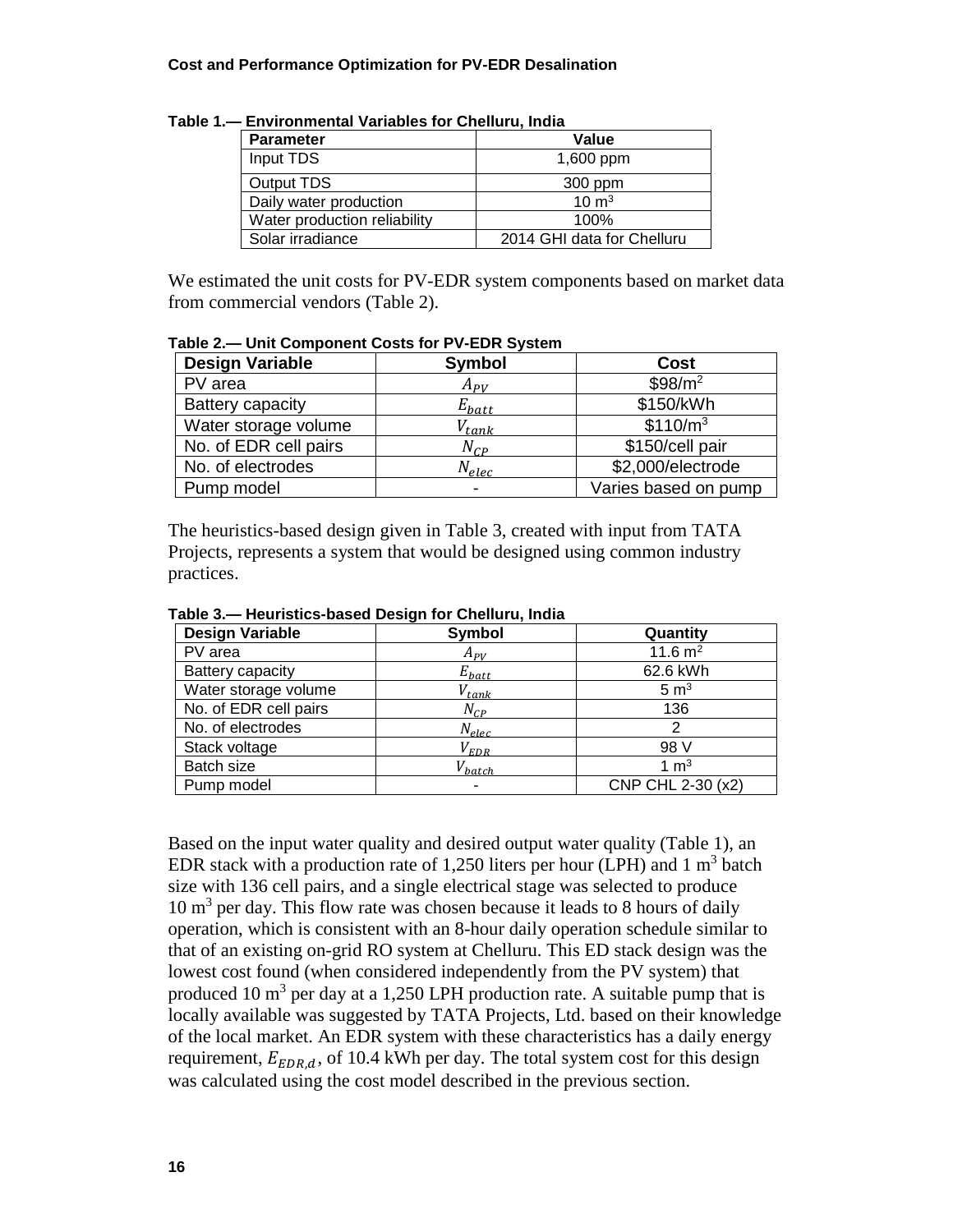The system cost for the heuristics-based design of the PV-EDR system was \$36,176.

The optimization approach described in the previous section was used to determine the optimal system architecture for a PV-EDR system that meets the requirements of Chelluru. The design variables of the resulting optimized design are shown below.

| <b>Design Variables</b> | <b>Symbol</b> | Quantity                  |
|-------------------------|---------------|---------------------------|
| PV area                 | $A_{PV}$      | 40 $m2$                   |
| Battery capacity        | $E_{batt}$    | 15.5 kWh                  |
| Water storage volume    | $V_{tank}$    | $10 \text{ m}^3$          |
| No. of EDR cell pairs   | $N_{CP}$      | 56                        |
| No. of electrodes       | $N_{elec}$    |                           |
| Stack voltage           | $V_{EDR}$     | 40 V                      |
| Batch size              | $V_{batch}$   | $0.5 \, \text{m}^3$       |
| Pump model              |               | Kirloskar Wonder III (x2) |

<span id="page-28-1"></span>**Table 4.— Cost-optimized PV-EDR System Design**

The total system cost based on these optimized system design variables was found to be \$19,833. A breakdown of costs for the two designs in shown in [Figure 8.](#page-28-0)



#### <span id="page-28-0"></span>**Figure 8.—Cost breakdown for the two PV-EDR system designs. The total cost of the heuristics-based design is \$36,176. The optimized design cost is \$19,833.**

In summary, we investigated the value of cost optimization for a communityscale, off-grid PV-EDR desalination system based on real-world data available from Chelluru, India. We compared a PV-EDR system in which the PV and EDR subsystems were designed independently using (1) commonly used heuristics and (2) cost-optimal architecture. Both systems were designed to desalinate 1,600 ppm water to produce 10  $\text{m}^3$  of 300 ppm product water per day. The optimized system cost was \$19,833, compared to \$36,176 for the system designed according to heuristics. The optimized system had fewer cell pairs due to their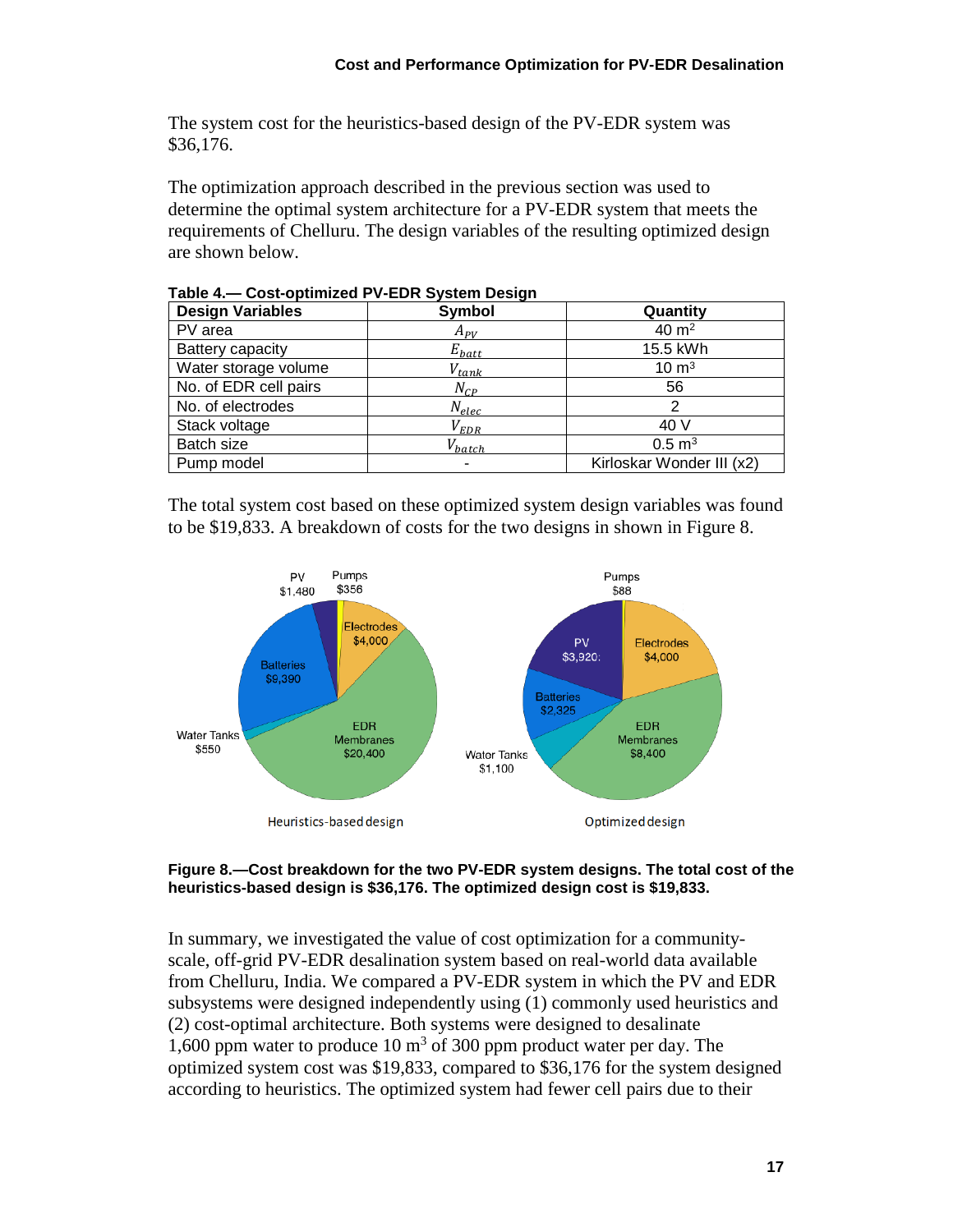high relative cost, resulting in a slower production rate and longer total operating time to meet water demand. Because of this, energy storage was needed to allow for operation during non-daylight hours. The design also suggests that it is preferable to overproduce energy from more PV than to store more energy in batteries. The optimal design maximized water storage allowed by the site, reflecting the cost effectiveness of storing energy as desalinated water compared to storage in batteries. The significant cost reductions and insights about design tradeoffs gained from this analysis highlight the benefits of optimization for the design of low-cost PV-EDR systems. Future work will examine the optimization sensitivity to changing component costs and different locations in other regions of the world which need a means for off-grid brackish water desalination.

### <span id="page-29-0"></span>**3.2. Multi-objective Optimization of PV-EDR Model**

The simulation model of the PV-EDR coupled system, including EDR module, the pump selection module, the power system module, and the cost module, uses location-dependent environmental variables and cost variations as the input variables to calculate the pre-defined objectives for a specific location. This multiobjective optimization and analysis takes into account location-specific environmental and demand parameters, including solar irradiance variations and local water salinity levels. We considered both a performance objective (output reliability) and a system cost objective (system total capital cost) in the multiobjective optimization.

Based on the reliability and cost objectives, the multi-objective optimizer first formulates and converts the multi-objective optimization problem into a series of constrained single-objective optimization problems. The method optimizes one objective by constraining it to satisfactory values before running an optimization algorithm, which requires the prior knowledge of the searching area of the objective. In this case, we set the output reliability as several values from 80% to 100% and used the PSO approach to minimize the system capital cost. The PSO optimization loop keeps searching and exploring the spaces of the design variables for the optimized design in each constrained optimization problem. Therefore, by running all the formulated constrained optimization problems, the Pareto-optimal designs are obtained.

We further used the case study community-scale PV-EDR system to test with the multi-objective optimization theory. The Pareto-optimal profiles of total system capital cost and output reliability for the case study system in Chelluru are shown in [Figure 9.](#page-30-1) As the production reliability constraint is eased, the capital cost drops sharply, suggesting that just a few more days of sunshine are responsible for a significantly lowered the system cost. Specifically, a 2% reduction in production reliability (8 more days of sunshine per year) reduces capital cost by 5.7%, while a 10% reduction in production reliability (37 more days of sunshine per year) reduces capital cost by 10.3%.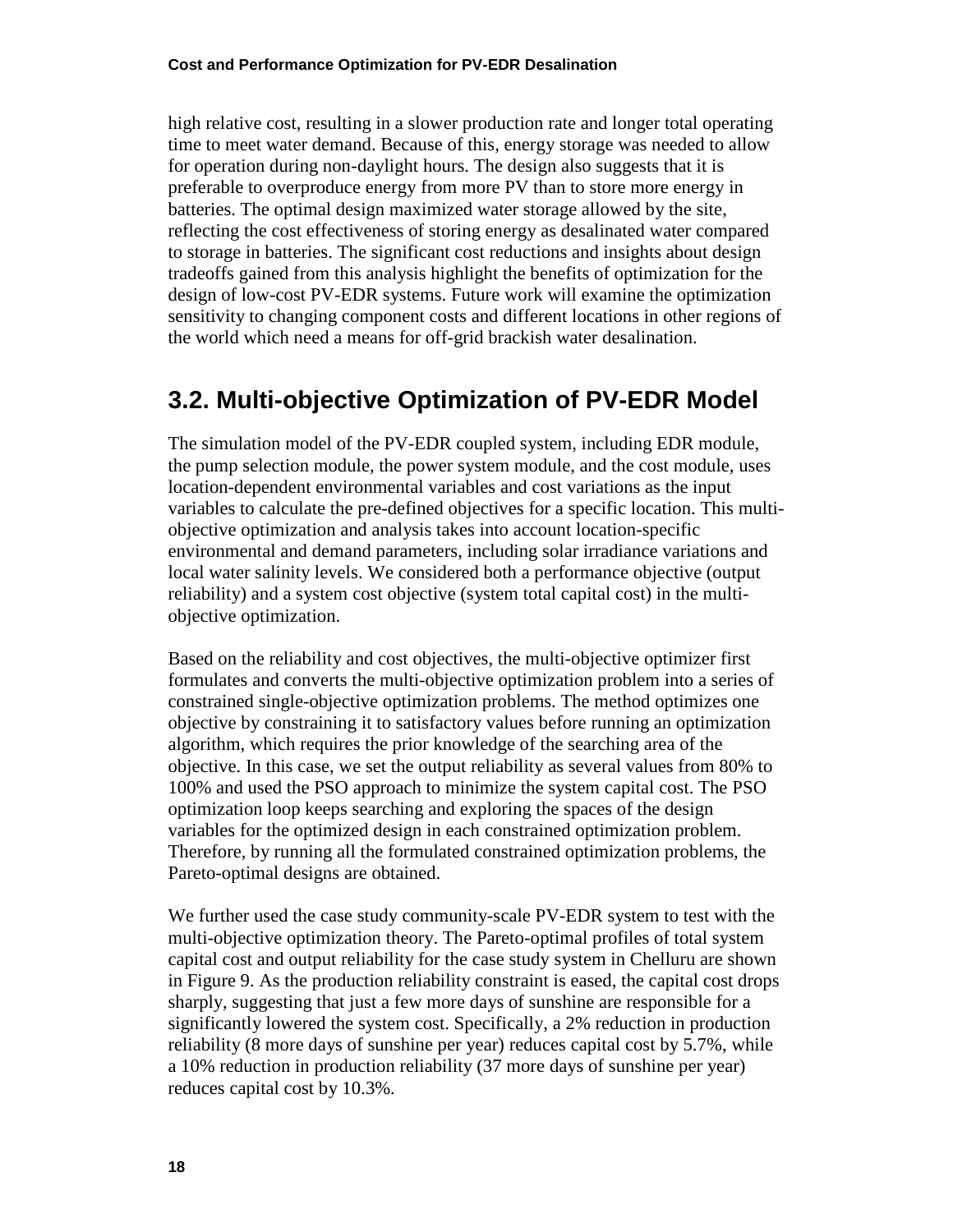

<span id="page-30-1"></span>**Figure** 9**.— Pareto-optimal design of the PV-EDR system with respect to the production reliability and the system capital cost.**

The PV-EDR model was designed so that days with a failed water production volume could be penalized by a cost value. If the cost of a failed day of water production is known (e.g., the cost to truck in water for that day), that cost can be implemented into the model to find a lower cost solution. For the village system, we aimed to provide 100% production reliability relative to the reference year. However, the additional flexibility of multiple water sources could be used to design an adequate PV-EDR solution at lower cost in future work. Furthermore, inputting actual seasonal water demand into the simulation would illuminate whether the days of lower water production (cloudy, rainy days) coincide with days of lower water demand, potentially reducing the number of failed days. In this analysis, the water demand was assumed constant at  $10 \text{ m}^3$  per day yearround due to the lack of water demand data.

### <span id="page-30-0"></span>**3.3. Sensitivity Analysis of PV-EDR System Capital Cost to Individual Component Cost**

The parameters of the case study system designed for Chelluru were used to conduct a sensitivity analysis on cost and explore avenues for cost reductions. We investigated the sensitivity of the PV-EDR system capital cost to individual component costs of the PV panel, battery, EDR membranes, and electrodes. [Figure 10](#page-31-0) shows the impact on system cost by changing the cost of each component. From this analysis, it is evident that the total system capital cost is more sensitive to the cost of the membranes than to the cost of batteries or PV panels.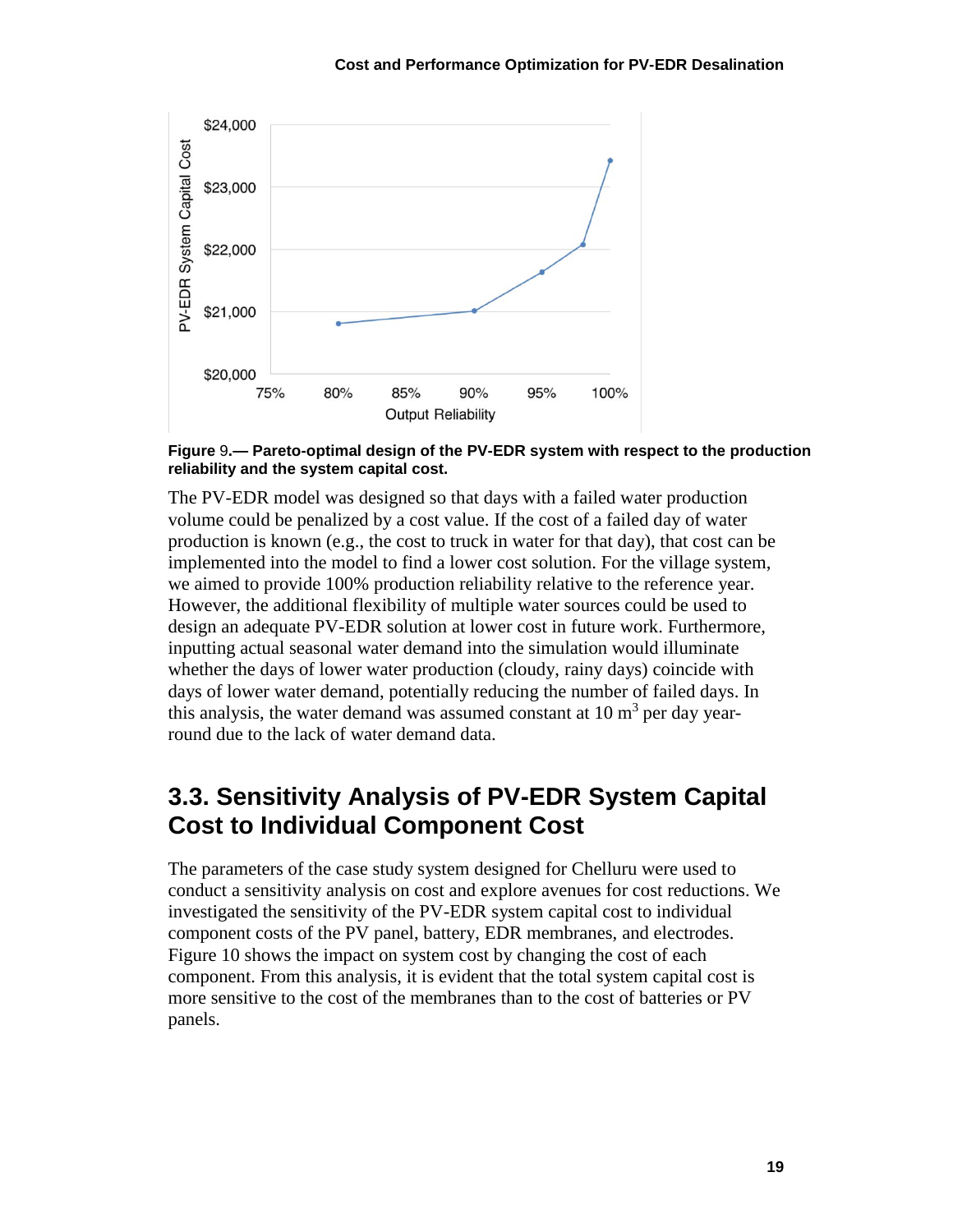#### **Cost and Performance Optimization for PV-EDR Desalination**



<span id="page-31-0"></span>**Figure 10.— Sensitivity of PV-EDR capital cost to individual component cost.**

Currently, the optimal design is heavily influenced by the high current capital cost of EDR membranes ( $\sim $100/m^2$ ). However, it is not unreasonable to assume that ED membrane costs will drop significantly from the current cost of the membranes used in the ED stack specified for the case study system for Chelluru, which is made by GE. Hangzhou Iontech, a company producing and selling ED systems, quoted their membranes cost at  $$40/m^2$ . The potential market for PV-EDR systems throughout the world is enormous, indicating that the cost of membranes will be driven down in the future with greater economies of scale. We are currently in discussions with GE water to offer lower cost membranes and demonstrate the large potential market for their products. Using carbon electrodes will also lower the capital costs of ED stacks in the future.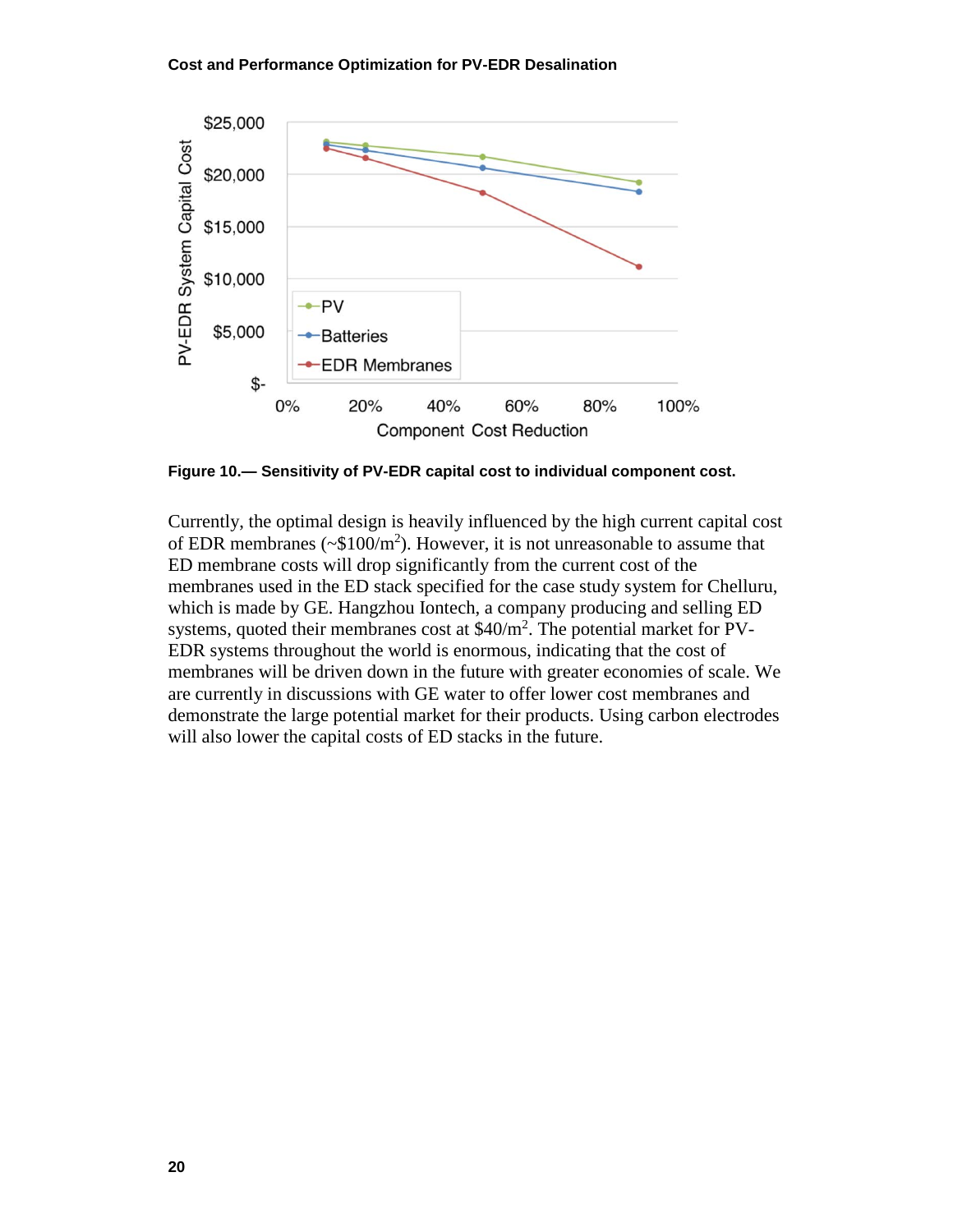# <span id="page-32-0"></span>**4. Experiment to Characterize Carbon Electrode EDR Stacks**

In Task 3, we explored the carbon electrode EDR stacks in the lab-scale EDR system. As our goal was to first characterize the stack behavior, it was prudent and efficient to use a DC power supply. The miniature EDR system was not powered by PV power in our lab for the early stage testing. We can simulate PVpower using a programmable power supply in the future.

# <span id="page-32-1"></span>**4.1. Design and Fabrication of Carbon Electrodes**

We designed and fabricated a pair of lab-scale carbon electrodes [\(Figure 11\)](#page-32-3), made from graphite. These prototypes were not usable because 1) a slow rate of material removal was required during machining to prevent fracture and 2) once integrated into an ED stack, the prototypes eroded—resulting in graphite particles in the electrode rinse stream. Our future work will include further testing of carbon electrode prototypes. This may be possible by casting the electrodes from graphite particles and a binder using a mold, depositing a graphite-binder mixture on a flexible polymer sheet, and using carbon electrodes made commercially (by GE Water).



**Figure 11.— Pair of lab-scale carbon electrodes.**

### <span id="page-32-3"></span><span id="page-32-2"></span>**4.2. Design and Fabrication of a Lab-scale EDR Stack**

We have designed and built two prototype lab-scale EDR stacks [\(Figure 12\)](#page-33-1). The reason for designing and constructing two prototypes was that the first encountered severe corrosion concerns. Collaborating with another one of our corporate sponsors in India, Eureka Forbes, we successfully demonstrated that the small stacks could desalinate brackish groundwater and behaved as predicted by our parametric design theory.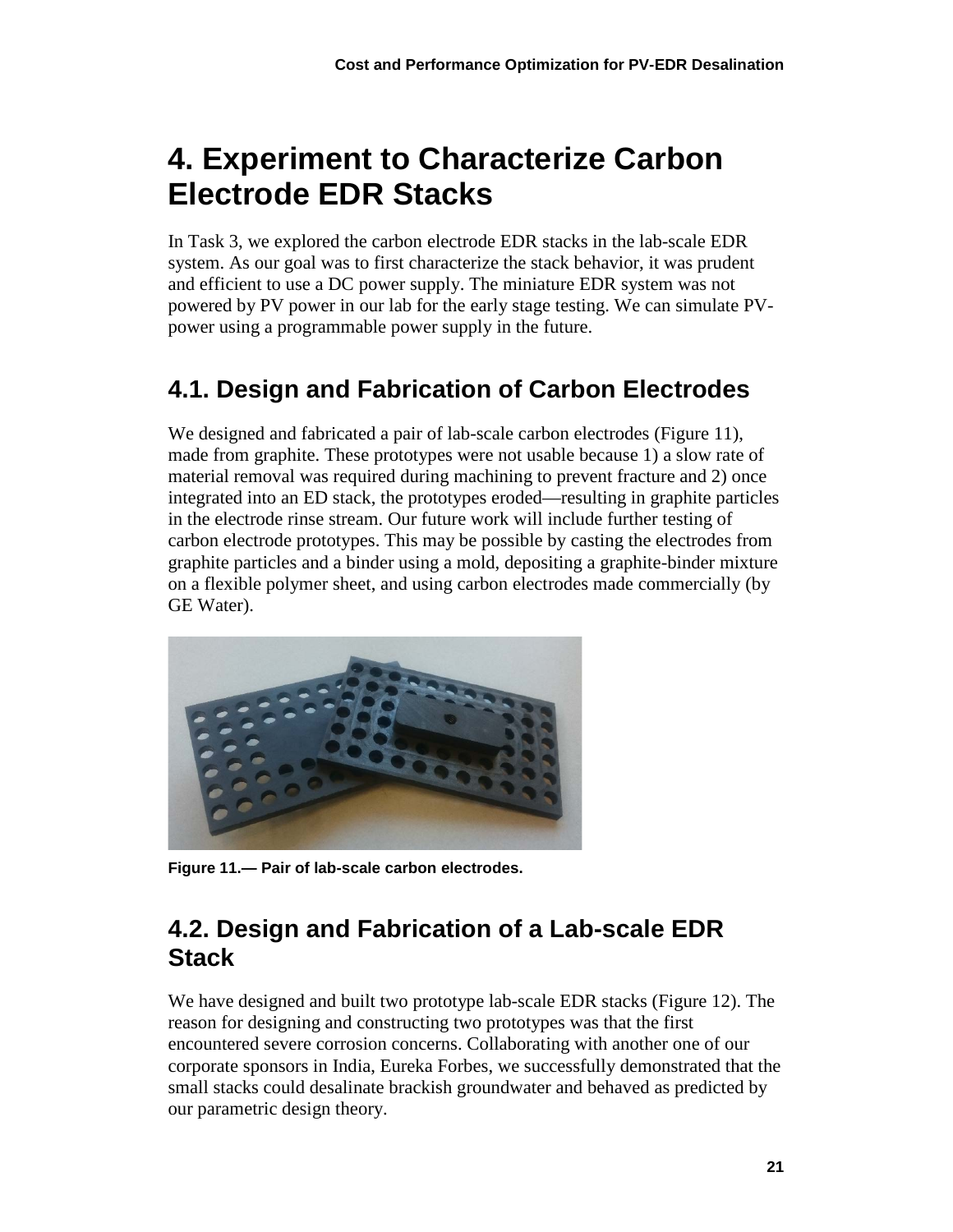

**Figure 12.— Photos of the designed and fabricated lab-scale EDR stacks.**

<span id="page-33-1"></span>One of the major insights gained during this project was that ED stacks can be operated with variable voltage in a batch desalination process. At the beginning of a constant voltage batch process, the diluate stream can carry more current than is conventionally applied, as the voltage is set to reach limiting current density in the dilate stream at the end of the batch (when the stream has the least amount of ions). As a result, a much higher voltage (and thus current and ion removal rate) can be achieved in the beginning of the batch. The voltage is then reduced throughout the batch as the salinity of the diluate stream decreases. Thus, ED stacks for such systems can be made smaller compared to the stacks for static voltage systems when designing for a specific rate of product water output. As the cost of ED stack is roughly proportional to the surface area of the stack and is dominated by membrane and electrode costs, reducing the size of the stack can reduce the capital cost of EDR systems significantly.

The Phase II of this project, which has been awarded by Reclamation, will explore variable voltage ED systems as a means of cost reduction. This project will include a field test of a time-variant system that modulates its power consumption in proportion to solar irradiance.

### <span id="page-33-0"></span>**4.3. Experimental Results of the Lab-scale EDR Stack**

We carried out experimental tests of the lab-scale EDR stack prototypes at Global Engineering and Research (GEAR) Lab. At the early stage, the lab-scale EDR stack was operating at invariant conditions, which are constant voltage and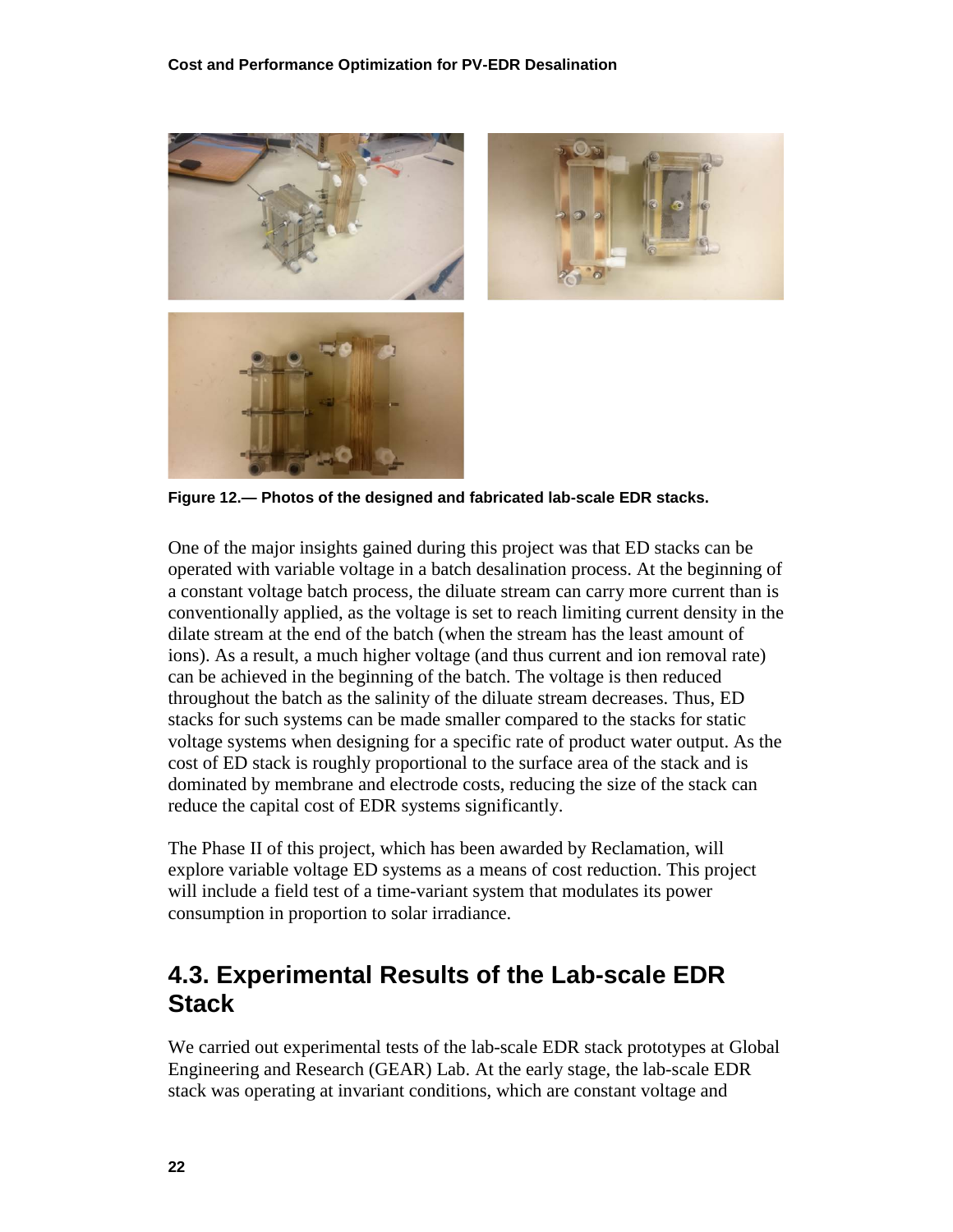constant flow rate. We tested feed water salinity between 1,000-2,000 ppm, which is the range covering most brackish water. Parameters used for the tests are listed in [Table 5.](#page-34-1) Some of the experimental results are plotted in [Figure 13,](#page-34-0) including both diluate conductivity and current with respect to operating time during the test.

| <b>Variables</b> | Quantity         |
|------------------|------------------|
| Flow rates       | 108 LPH          |
| Diluate volume   | 1.8 <sub>L</sub> |
| Brine volume     | 0.3L             |
| Recovery         | 0.86             |
| Feed salinity    | 1,000 ppm        |
| Diluate salinity | 100 ppm          |
| Stack voltage    | 20 V             |
| $L =$ liter      |                  |

<span id="page-34-1"></span>**Table 5.— Cost-optimized PV-EDR System Design**



<span id="page-34-0"></span>**Figure 13.— Experimental results of the lab-scale EDR stack. Conductivity of diluate flow and current are shown in (a) and (b), respectively. Solid lines are theoretical predictions; dots are experimental data.**

According to the results in [Figure 13\(](#page-34-0)a), experimental results of diluate conductivity (which represents diluate salinity) are very close to the modeling results, indicating high accuracy of mass transfer model of ion across membranes in EDR unit. In addition, the current profile plotted in [Figure 13\(](#page-34-0)b) also showed reasonable agreement between experimental and modeling results. Therefore, the mathematical model of lab-scale EDR stack will be used as the basis for exploring time-variant EDR operation for Phase II of this project.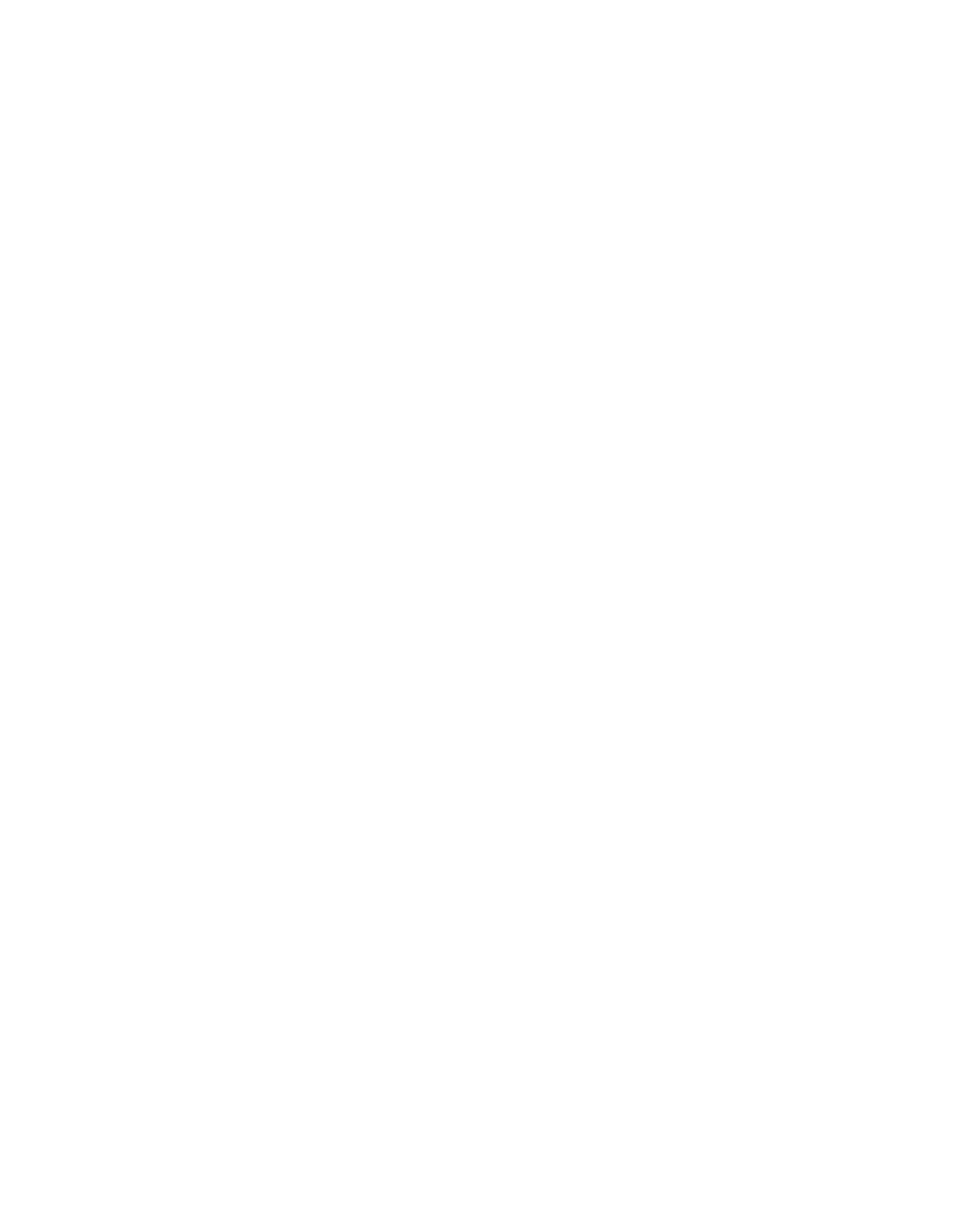# <span id="page-36-0"></span>**5. Conclusion**

During the investigation, an integrated cost and performance model for the PV-EDR system was developed by resolving the highly coupled nature of power, energy, operation time, and cost of PV and EDR subsystems. Our work focused on modeling these relationships and developing an optimization framework to discover cost- and performance-optimal system architectures. We also created updated EDR behavior models and a laboratory-scale prototype that utilized carbon electrodes. The work in this project is a foundation for achieving the overall goal of reducing the cost and environmental impact of brackish water desalination systems via efficient utilization of renewable energy sources such as solar power.

With the developed model, the total cost of the PV-EDR system is highly correlated to the area of ED membranes and the number of electrode pairs play a significant role on the cost-structure for this design model. Then, the case study of the benchmarked the cost-optimized PV-EDR system for a specific real-world scenario against a PV-EDR system designed using heuristic guidelines indicated that the optimized system was found to have a 44% lower capital cost than the system designed using heuristics.

Furthermore, we designed, built, and tested lab-scale EDR system. Experimental testing of the prototyped lab-scale EDR stack showed the EDR behaviors and validated the developed EDR model. We also built and tested lab-scale carbon electrodes. Unfortunately, the electrodes were too fragile, and eroded too easily, to use in testing.

Major conclusions include:

- The optimized system had fewer cell pairs due to their high relative cost, resulting in a slower production rate and longer total operating time to meet water demand. Because of this, energy storage was needed to allow for operation during non-daylight hours.
- It is preferable to overproduce energy from more PV than to store more energy in batteries
- A few days of more sunshine are responsible for a significantly lower system cost.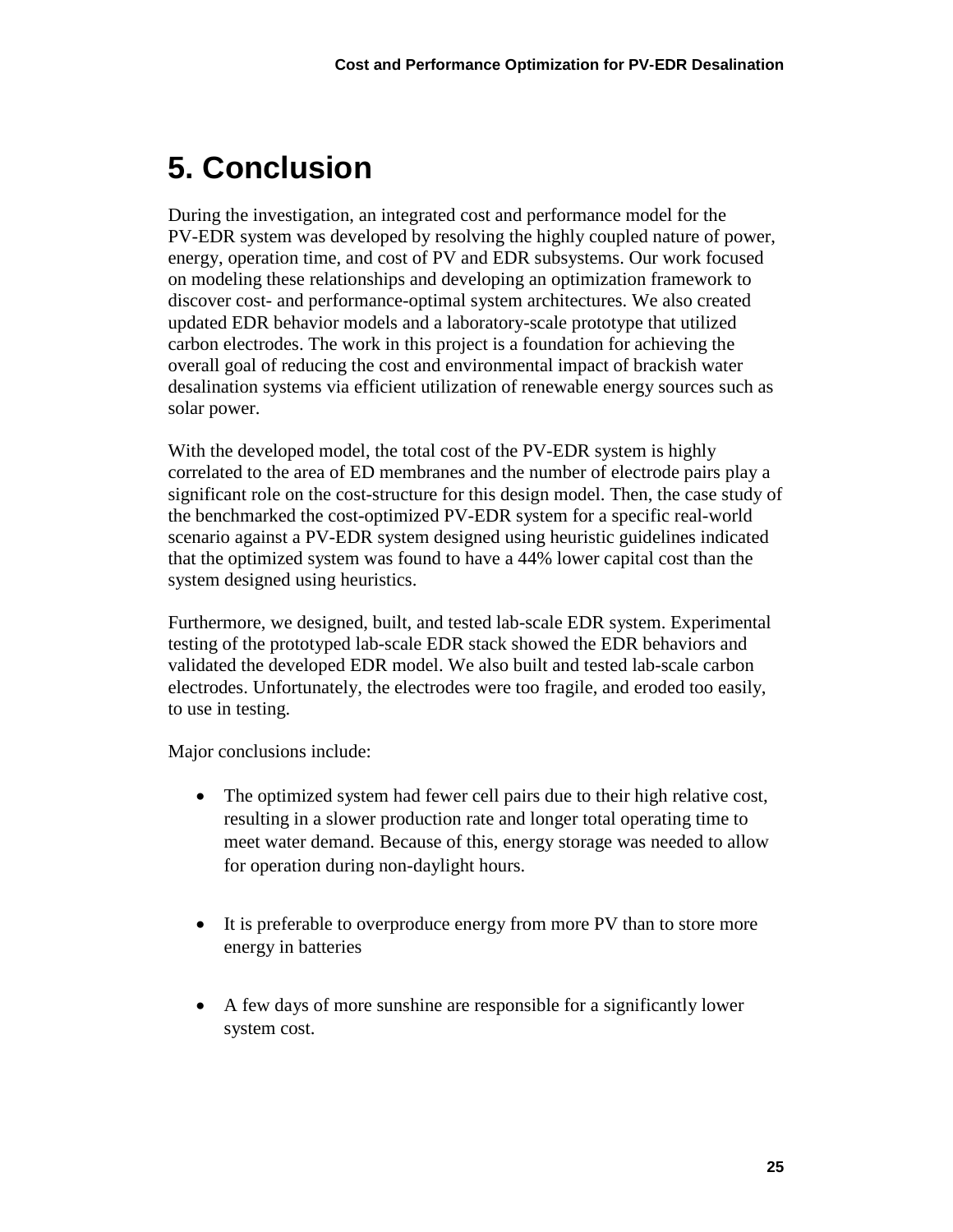#### **Cost and Performance Optimization for PV-EDR Desalination**

- The total system capital cost is more sensitive to the cost of the membranes than to the cost of batteries or PV panels.
- ED stacks can be operated with variable voltage in a batch desalination process.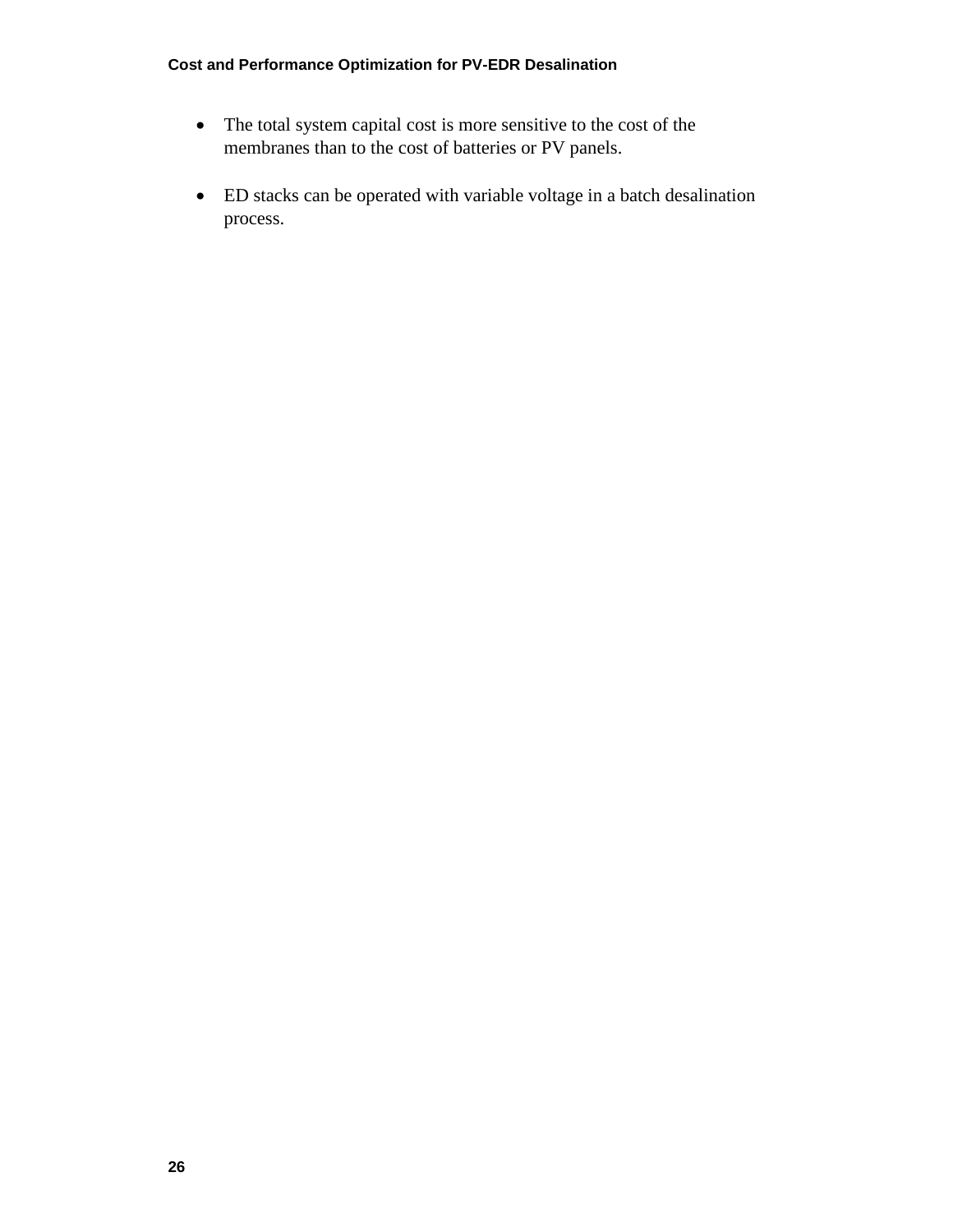# <span id="page-38-0"></span>**References**

- Al-Karaghouli, A. and L. Kazmerski, 2011. Renewable Energy Opportunities in Water Desalination. INTECH Open Access Publisher.
- Bourouni, K., T.B. M'Barek, and A. Al Taee, 2011. Design and optimization of desalination reverse osmosis plants driven by renewable energies using genetic algorithms. Renewable Energy, 36(3), pp. 936–950.
- Charcosset, C., 2009. A review of membrane processes and renewable energies for desalination. Desalination, 245(1), pp. 214–231.
- Energy Information Administration, 2015. Monthly Energy Review. Tech. rep. December, 2015
- Feth, J. H., et al., 1965. Preliminary map of the conterminous United States showing depth to and quality of shallowest ground water containing more than 1,000 parts per million dissolved solids. US Geological Survey.
- Global Water Intelligence, 2006. 19<sup>th</sup> IDA Worldwide Desalting Plant Inventory. Technical Report.
- Koutroulis, E. and D. Kolokotsa, 2010. Design optimization of desalination systems power-supplied by PV and w/g energy sources. Desalination, 258(1), pp. 171–181.
- Liu, H., Z. Ren, Z. Liu, A.G. Aberle, T. Buonassisi, I.M. and Peters, 2015. The realistic energy yield potential of gaAs-on-si tandem solar cells: a theoretical case study. Optics Express, 23(7), pp. A382–A390.
- National Ground Water Association, 2010. Information brief on brackish water. Technical Report.
- National Research Council, 2008. Desalination: A National Perspective. Washington, DC: The National Academies Press. https://doi.org/10.17226/12184.